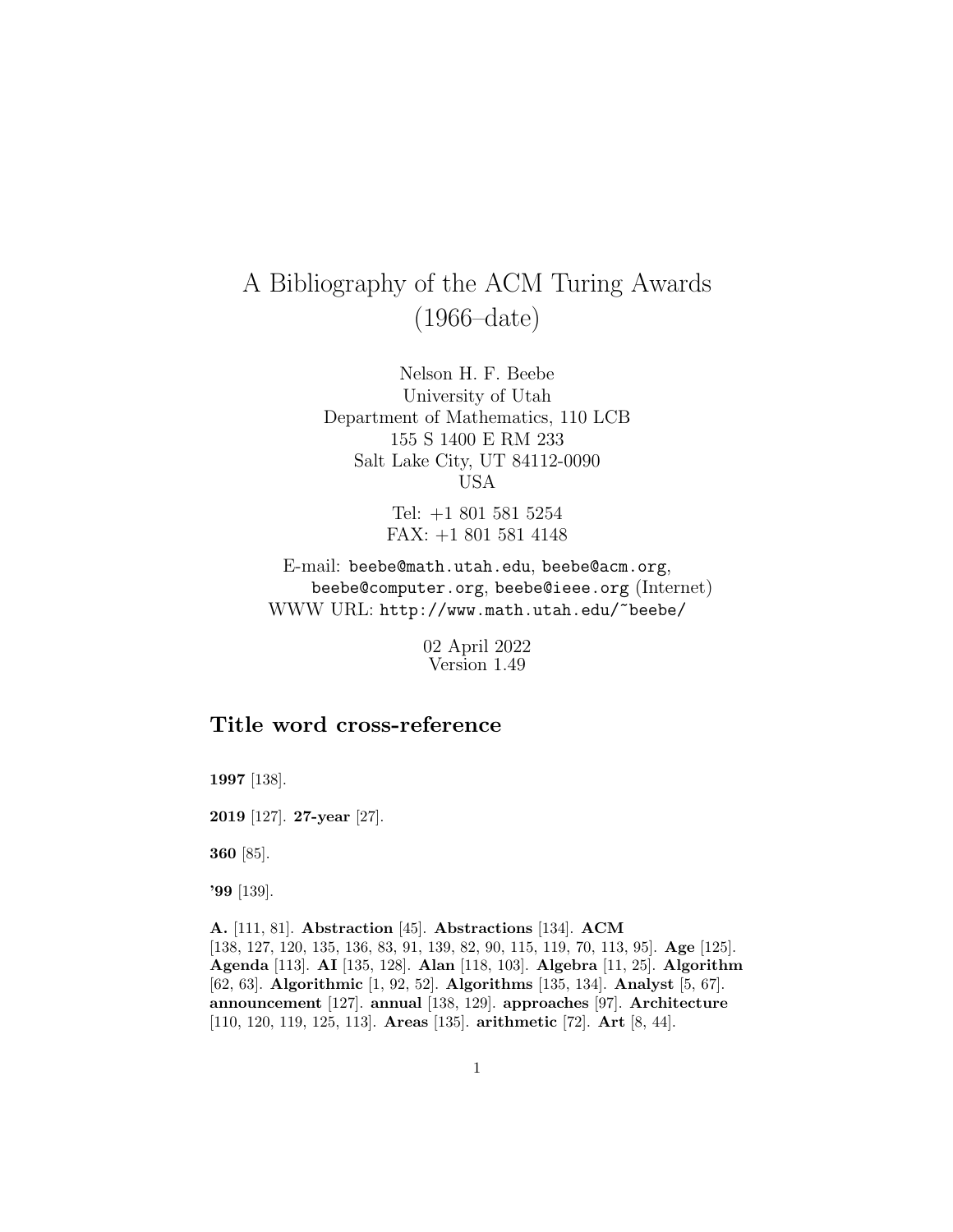**artificial** [46, 47]. **Assessing** [26, 91]. **August** [138]. **authorship** [111, 131]. **Award** [136, 83, 69, 12, 82, 79, 37, 77, 43, 76, 81, 80, 60, 78, 104, 95, 127, 120, 135, 111, 131, 122, 115, 119, 70, 113, 96]. **awards** [129].

**Backus** [12]. **Barbara** [138]. **Be** [11, 90, 25]. **Beauty** [101]. **Becomes** [79, 34]. **Berners** [119]. **Berners-Lee** [119]. **best** [106]. **Better** [72]. **Beyond** [59]. **billions** [114]. **Bootstrapping** [82]. **boundaries** [111]. **box** [117]. **Brought** [113]. **Building** [109, 31, 73]. **byte** [94, 99, 114, 121, 130].

**California** [138]. **Can** [11, 25]. **changer** [105]. **Changing** [135]. **checking** [27, 92, 33]. **Child** [90]. **Chip** [122]. **Clothes** [15, 38]. **Co** [111]. **Co-authorship** [111]. **Cocke** [70]. **Code** [107]. **collaboration** [131]. **Collective** [82]. **Combinatorics** [21, 42]. **Comments** [5, 67]. **Commerce** [115]. **Commercial** [113]. **Committed** [98]. **compilers** [134]. **Compiling** [23, 141]. **Complexity** [17, 77, 53, 30, 37, 21, 42]. **Computational** [135, 17, 77, 30, 37, 102]. **Computations** [135, 53]. **Computer** [120, 135, 124, 3, 77, 39, 40, 8, 44, 122, 4, 9, 51, 115, 125, 111, 36, 37, 112, 49, 104, 20, 68]. **Computers** [2, 66]. **Computing** [109, 110, 135, 90, 50, 100, 138, 101, 102]. **Concept** [113]. **Concepts** [135]. **concurrency** [112]. **Conference** [139]. **construction** [20, 68]. **Contemporary** [97]. **Content** [4, 49]. **Contributed** [109]. **contribution** [104]. **Contributions** [120, 140]. **Corbat´o** [74, 124]. **Correctness** [59]. **Countering** [141]. **Cracking** [107]. **creative** [93]. **Cryptography** [142, 115, 58, 114]. **Cryptology** [89]. **Cybersecurity** [118].

**Dahl** [86]. **Data** [139]. **Database** [110, 16, 113, 29]. **day** [114]. **Days** [22, 87, 56, 88]. **debugging** [92]. **Decades** [113]. **Deep** [128]. **describe** [72]. **Design** [83, 62, 63, 20, 68]. **Designed** [119]. **Dies** [124]. **Diffie** [114, 115]. **Digital** [115]. **directions** [114]. **disciplinary** [111]. **Discipline** [39, 40]. **discusses** [102]. **Distributed** [109, 138]. **Diverse** [141]. **Dollar** [113]. **Dongarra** [135]. **Double** [141]. **Double-Compiling** [141]. **dozen** [84]. **Dream** [80, 54].

**Early** [56, 88, 112]. **editor** [132, 129, 133]. **elegance** [101]. **Elements** [48, 76]. **elites** [131]. **Emergence** [39, 40]. **emperor** [38, 15]. **Empirical** [9, 51]. **engineering** [140, 81]. **every** [114]. **Evolution** [26, 91]. **Examining** [64]. **explosion** [27].

**fail** [31, 73]. **Father** [124]. **fault** [97]. **Fernando** [74, 124]. **Field** [113]. **Finding** [114]. **first** [136]. **Form** [4, 49]. **Foundation** [16, 29]. **Foundational** [120]. **Foundations** [142, 130]. **Framework** [82]. **Fueled** [135]. **Fully** [141]. **Functional** [11, 25]. **Future** [26, 91, 64, 81].

**Game** [105]. **Generality** [46, 47]. **Goes** [113, 110]. **Golden** [125]. **Goldwasser** [142]. **Graphics** [135]. **Growth** [135].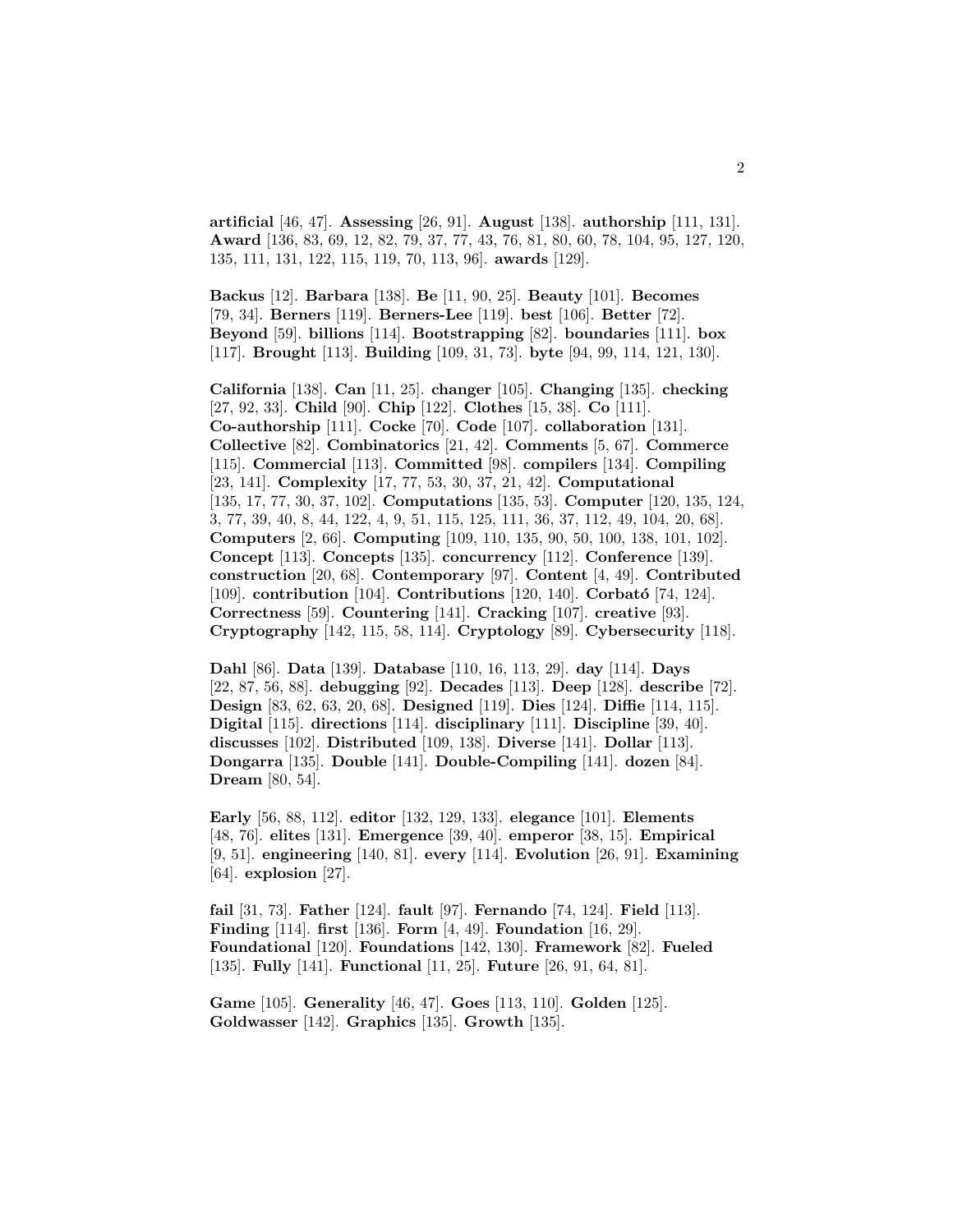**Hellman** [114, 115]. **Helped** [120]. **Hennessy** [120]. **High** [135]. **High-Performance** [135]. **History** [22, 56]. **honor** [103]. **Honoring** [106]. **Honors** [135]. **Human** [50]. **Humble** [6, 32].

**IBM** [85]. **Illogical** [118]. **impact** [131]. **Impacts** [135]. **Improving** [64]. **Inquiry** [9, 51]. **Integrated** [119]. **intelligence** [46, 47]. **interaction** [48, 76]. **International** [139]. **Internet** [26, 91, 115]. **Interview** [74, 75]. **Introductions** [90]. **Invention** [115]. **Inventor** [119]. **IoT** [120]. **IQ** [82].

**Jack** [135]. **Johan** [86]. **John** [12, 111, 70]. **Jos´e** [74]. **joy** [93]. **June** [139].

**Key** [115, 116]. **Kristen** [86].

**Lamport** [109]. **land** [117]. **language** [20, 68]. **Languages** [10, 130, 57]. **Last** [94, 99, 114, 121, 130]. **Learned** [26, 91]. **Learner** [102]. **learning** [101, 128, 102]. **Lecture** [78, 134, 128, 112, 87, 83, 91, 69, 12, 82, 79, 37, 77, 118, 43, 90, 76, 81, 80, 88, 89, 60, 117, 100]. **Lectures** [136]. **Lee** [119]. **Leslie** [101, 102]. **Lessons** [22, 26, 91, 56]. **letter** [129, 133]. **Letters** [132]. **Liberated** [11, 25]. **Lifelong** [102]. **Liskov** [93, 94, 96]. **Literate** [137]. **Logic** [118, 10, 57].

**M** [127, 120, 111, 115, 119, 70, 81]. **machine** [101, 102]. **Made** [115]. **Man** [3, 36]. **Management** [139, 121]. **Many** [135]. **Martin** [114]. **Medal** [111]. **meeting** [114]. **memory** [86]. **Methods** [135]. **Micali** [142]. **Micropipelines** [61, 71]. **Microprocessors** [120]. **Microsoft** [109]. **Milner** [75]. **Mobile** [120]. **Model** [27, 92, 33]. **Modern** [120]. **Multibillion** [113]. **Multibillion-Dollar** [113]. **my** [27].

**Nature** [77, 37]. **Navigator** [7, 24]. **net** [126]. **Neumann** [111, 11, 25]. **Neural** [126]. **neuroscience** [102]. **News** [98, 93, 116, 123, 126, 95, 96, 97]. **next** [84]. **Nobel** [110]. **Notation** [14, 41]. **Nuclear** [118]. **Numerical** [5, 67]. **Nygaard** [86].

**Object** [86]. **Object-Orientation** [86]. **Old** [15, 38]. **Ole-Johan** [86]. **One** [3, 36]. **Operating** [85]. **Orientation** [86]. **our** [106, 82]. **overcome** [27]. **Overview** [17, 30].

**PA** [139]. **Paradigms** [13, 35]. **parallel** [101, 102]. **Password** [124]. **Past** [64]. **patterns** [131]. **Patterson** [120]. **Performance** [23, 135, 28, 69]. **Personal** [23, 33]. **Perspective** [33]. **Philadelphia** [139]. **Pioneer** [110, 113]. **Pioneering** [135]. **Pioneers** [120, 115, 140]. **Play** [90]. **Possibilities** [26, 91]. **Possible** [115, 80, 54]. **Power** [45]. **Practical** [16, 29]. **Practice** [109]. **Pre** [22, 87]. **Pre-RSA** [22]. **prescribe** [72]. **President** [106]. **Principles** [138]. **privacy** [116]. **Prize** [110]. **probable** [108].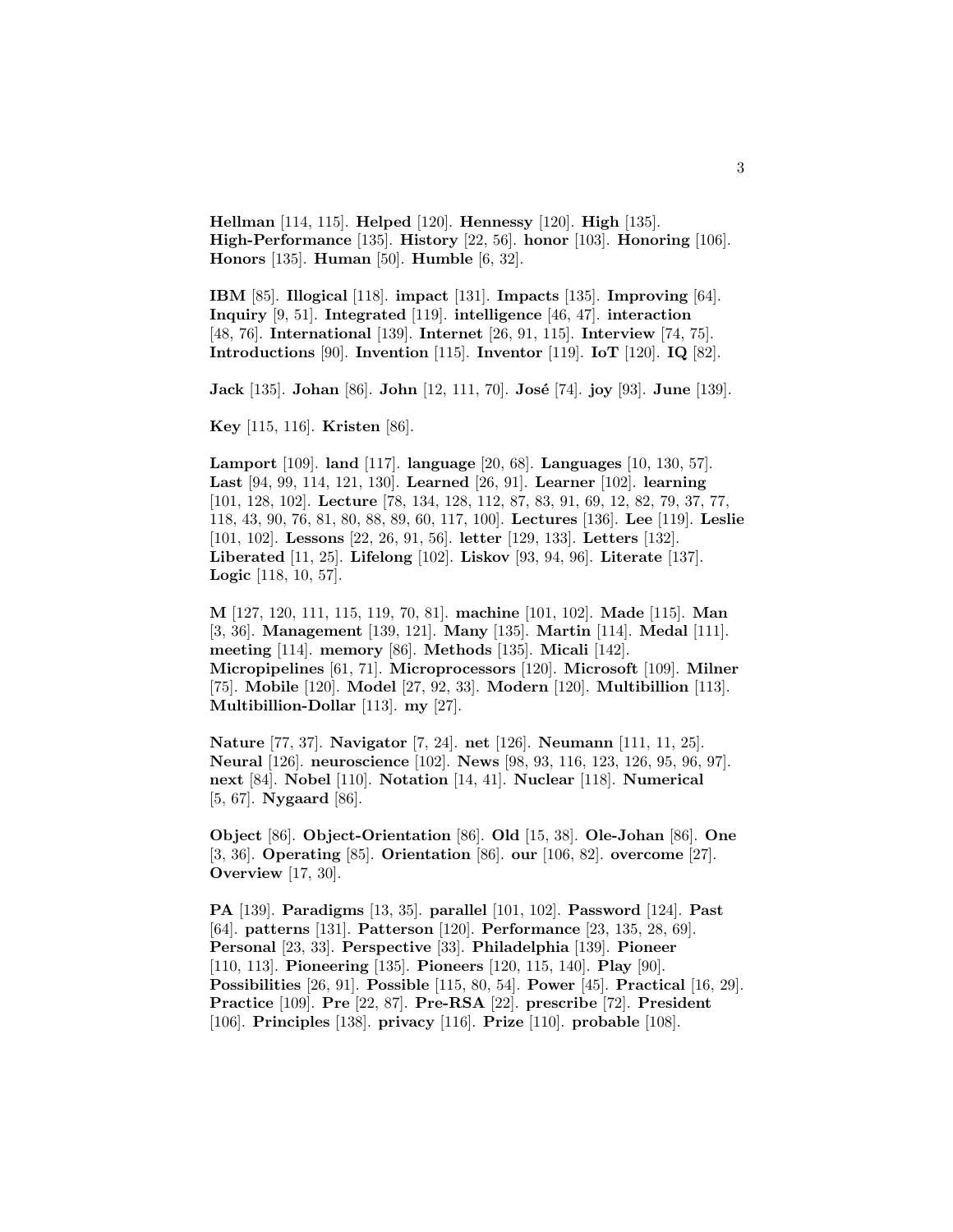**problem** [27]. **problems** [84]. **Proceedings** [139, 138]. **processors** [28, 69]. **Productivity** [16, 29, 131]. **profession** [81]. **Programmer** [7, 6, 24, 32]. **Programming** [11, 13, 8, 137, 10, 25, 35, 130, 44, 57, 20, 68]. **Programs** [11, 25]. **Proofs** [108]. **Providing** [142]. **proximity** [111]. **Public** [115]. **Public-Key** [115].

**Q&A** [94, 99, 102, 107, 114]. **Quest** [59, 101, 27].

**randomness** [21, 42]. **reaction** [133]. **Receive** [120, 115]. **Receives** [119]. **recipient** [70]. **recognition** [104]. **Reconsider** [78, 60]. **Reflections** [18, 55, 19, 65]. **Relational** [16, 29, 113]. **remaining** [84]. **Report** [89]. **Research** [18, 113, 114, 55]. **Resulted** [135]. **results** [114]. **review** [12]. **revisited** [131]. **Revolutionized** [115]. **Revolutions** [120]. **Rewarded** [123]. **RISC** [121, 123]. **Robin** [75]. **RSA** [22, 87, 56, 88].

**Santa** [138]. **Scandinavian** [86]. **School** [86]. **Science** [135, 3, 77, 39, 4, 9, 111, 36, 37, 40, 112, 49, 51, 104, 58]. **scientific** [28, 69]. **scientists** [104]. **Search** [9, 28, 69, 51]. **Security** [118, 115]. **Set** [113]. **Shafi** [142]. **Shaping** [130]. **sharks** [117]. **Should** [90]. **SIGMOD** [139]. **Signatures** [115]. **Significant** [135]. **Silvio** [142]. **simplicity** [101]. **Sir** [119]. **sixteenth** [138]. **Society** [82]. **Software** [135, 140, 18, 55]. **Some** [5, 67]. **Sound** [142]. **squawk** [117]. **State** [58, 27]. **Status** [89]. **Stonebraker** [113]. **Strategies** [26, 91]. **Style** [11, 25]. **Success** [113, 98]. **Symbols** [9, 51]. **symposium** [138]. **Synthesis** [1, 52]. **System** [85]. **System/360** [85]. **Systems** [109, 110, 1, 113, 100, 31, 73, 52].

**Tales** [132]. **talks** [101]. **Technologies** [119]. **their** [134, 114]. **Theory** [109]. **Thinking** [50]. **Thought** [14, 41]. **Tim** [119]. **Time** [129, 78, 60]. **Today** [120]. **tolerance** [97]. **Tool** [14, 41]. **Tour** [23]. **Trends** [100]. **Trust** [19, 141, 65]. **Trusting** [19, 141, 65]. **Turing** [127, 120, 135, 136, 83, 91, 82, 111, 90, 115, 119, 70, 81, 113, 87, 134, 128, 129, 69, 12, 79, 37, 77, 118, 103, 131, 43, 112, 122, 76, 104, 80, 88, 89, 96, 133, 60, 78, 117, 100]. **Turings** [132]. **twenty** [136]. **two** [129, 132].

**Underpin** [119]. **USA** [138, 139]. **use** [114]. **Usher** [120].

**Valiant** [101, 102]. **Verification** [81, 59, 92]. **View** [3, 36]. **Visionaries** [122]. **vs** [50].

**Web** [119]. **Which** [135]. **Whitfield** [114]. **Wide** [119]. **will** [31, 73]. **Win** [122]. **winners** [111, 95]. **wins** [96]. **Work** [109, 142]. **World** [135, 119]. **World-Changing** [135]. **worth** [126].

**year** [27]. **years** [136, 112].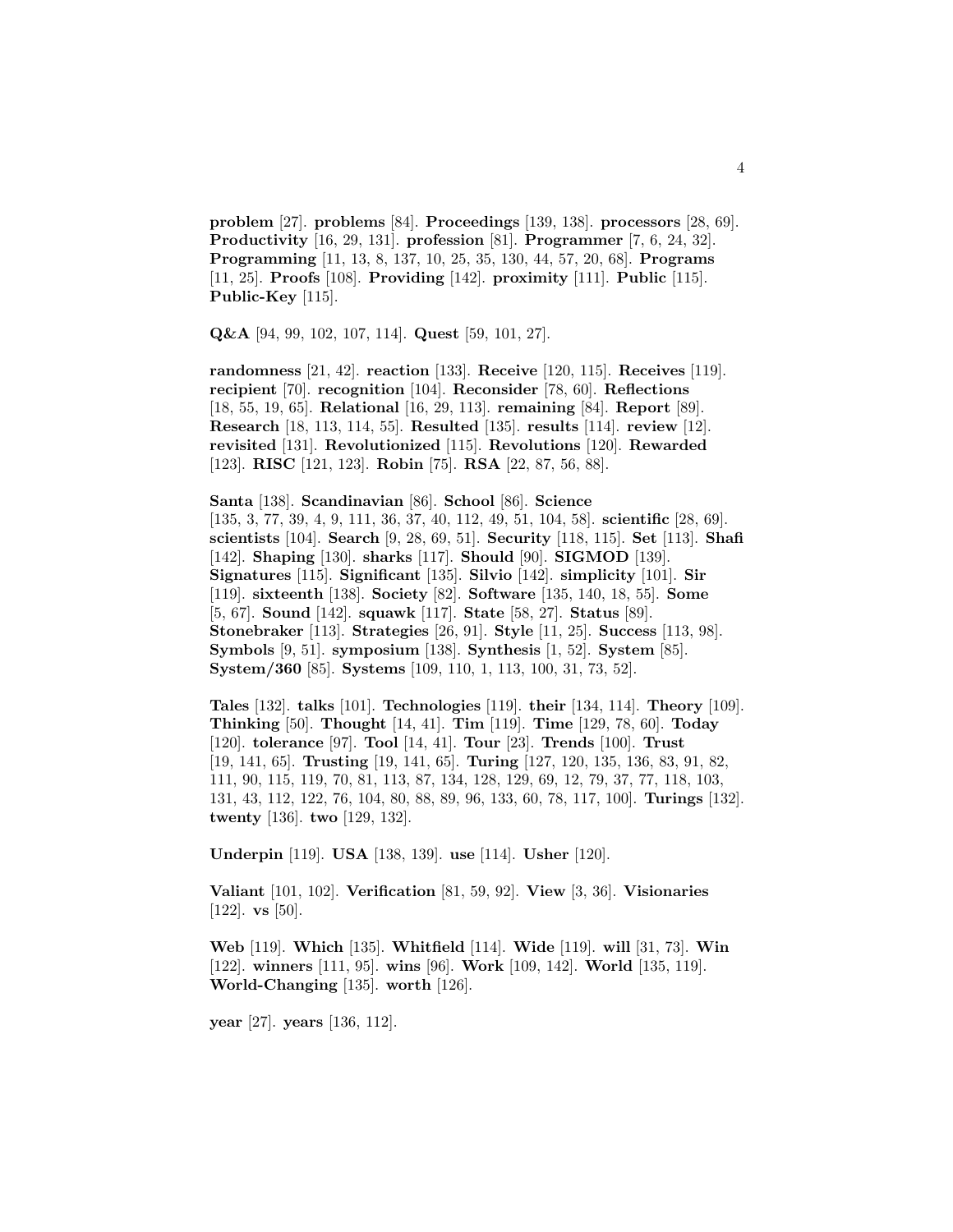# **References**

# **Perlis:1967:SAS**

[1] Alan J. Perlis. The synthesis of algorithmic systems. Journal of the ACM, 14(1):1–9, January 1967. CODEN JACOAH. ISSN 0004-5411.

### **Wilkes:1968:CTN**

[2] Maurice V. Wilkes. Computers then and now. Journal of the ACM, 15 (1):1–7, January 1968. CODEN JACOAH. ISSN 0004-5411.

# **Hamming:1969:OMV**

[3] R. W. Hamming. One man's view of computer science. Journal of the ACM, 16(1):3–12, January 1969. CODEN JACOAH. ISSN 0004-5411.

# **Minsky:1970:FCC**

[4] Marvin L. Minsky. Form and content in computer science. Journal of the ACM, 17(2):197–215, April 1970. CODEN JACOAH. ISSN 0004-5411.

# **Wilkinson:1971:SCN**

[5] J. H. Wilkinson. Some comments from a numerical analyst. Journal of the ACM, 18(2):137–147, April 1971. CODEN JACOAH. ISSN 0004-5411.

#### **Dijkstra:1972:HP**

[6] Edsger W. Dijkstra. The humble programmer. Communications of the ACM, 15(10):859–866, October 1972. CODEN CACMA2. ISSN 0001-0782 (print), 1557-7317 (electronic).

### **Bachman:1973:PN**

[7] Charles W. Bachman. The programmer as navigator. Communications of the ACM, 16(11):653–658, November 1973. CODEN CACMA2. ISSN 0001-0782 (print), 1557-7317 (electronic). This is the 1973 ACM Turing Award Lecture.

# **Knuth:1974:CPA**

[8] Donald E. Knuth. Computer programming as an art. Communications of the ACM, 17(12):667–673, December 1974. CODEN CACMA2. ISSN 0001-0782 (print), 1557-7317 (electronic). French translation, with three supplementary paragraphs, in *L'Informatique Nouvelle*, No. 64 (June 1975), 20–27. Japanese translation by Makoto Arisawa in *bit* **7** (1975), 434–444; reprinted in *Kunusu Sensei no Program-Ron* (see under Books), 2–19. English version reprinted with the supplementary paragraphs in *ACM Turing Award Lectures: The First Twenty Years* (New York: ACM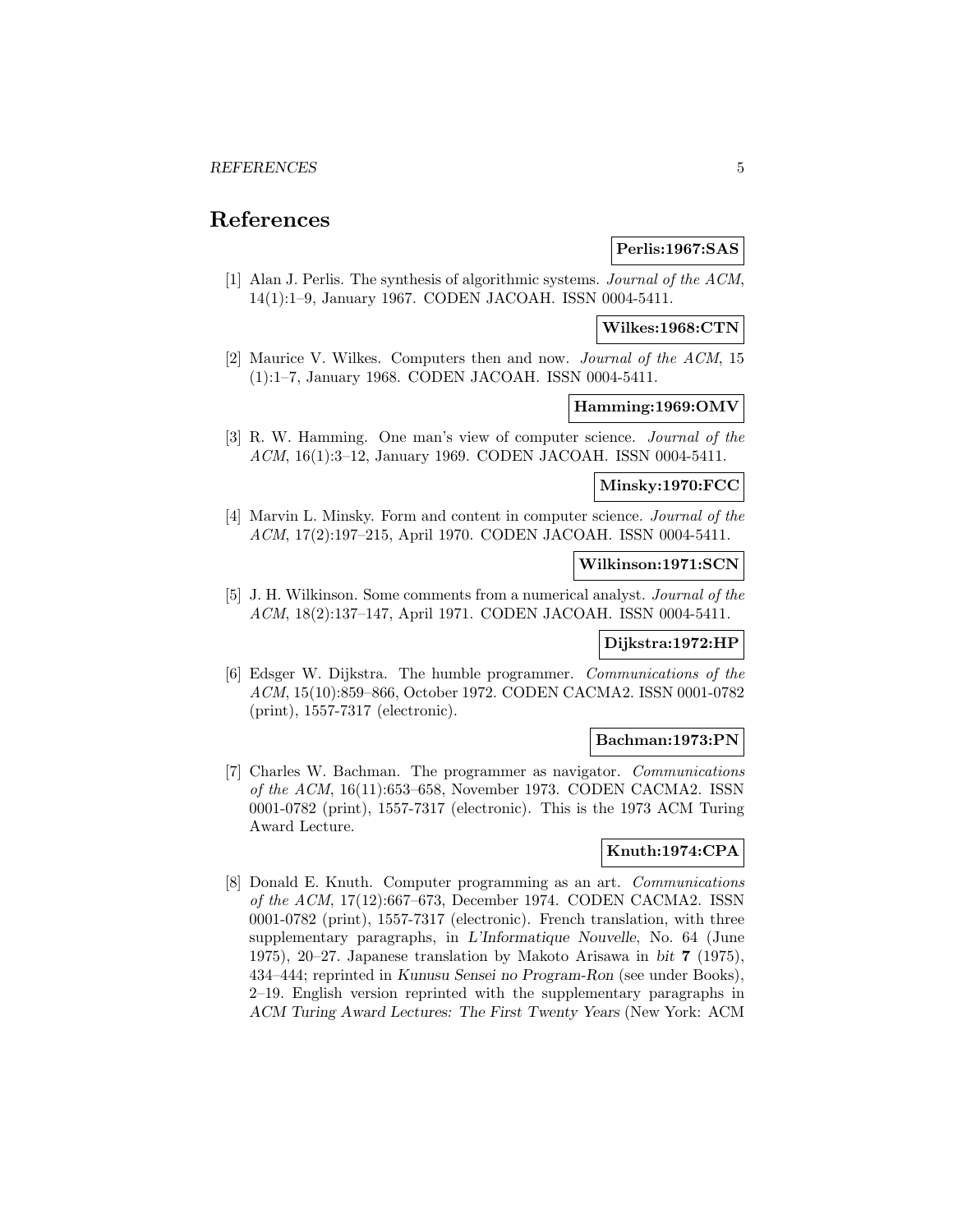Press, 1987), 33–46; reprinted with corrections in [137, pp. 1–16]. Russian translation by V. V. Martyn iuk in *Lektsii laureatov premii T'ıuringa* (Moscow: Mir, 1993), 48–64.

# **Newell:1976:CSE**

[9] Allen Newell and Herbert A. Simon. Computer science as empirical inquiry: Symbols and search. Communications of the ACM,  $19(3):113-126$ , March 1976. CODEN CACMA2. ISSN 0001-0782 (print), 1557-7317 (electronic).

# **Scott:1977:LPL**

[10] Dana S. Scott. Logic and programming languages. Communications of the ACM, 20(9):634–641, September 1977. CODEN CACMA2. ISSN 0001-0782 (print), 1557-7317 (electronic).

# **Backus:1978:CPL**

[11] John Backus. Can programming be liberated from the von Neumann style? A functional style and its algebra of programs. Communications of the ACM, 21(8):613–641, August 1978. CODEN CACMA2. ISSN 0001- 0782 (print), 1557-7317 (electronic). Reproduced in "Selected Reprints on Dataflow and Reduction Architectures" ed. S. S. Thakkar, IEEE, 1987, pp. 215-243.

# **Dijkstra:1978:RTA**

[12] Edsger W. Dijkstra. A review of the 1977 Turing Award Lecture by John Backus. Circulated privately., 1978. URL http://www.cs.utexas.edu/ users/EWD/ewd06xx/EWD692.PDF.

# **Floyd:1979:PP**

[13] Robert W. Floyd. The paradigms of programming. Communications of the ACM, 22(8):455–460, August 1979. CODEN CACMA2. ISSN 0001-0782 (print), 1557-7317 (electronic).

#### **Iverson:1980:NTT**

[14] Kenneth E. Iverson. Notation as a tool of thought. Communications of the ACM, 23(8):444–465, August 1980. CODEN CACMA2. ISSN 0001-0782 (print), 1557-7317 (electronic).

### **Hoare:1981:EOC**

[15] Charles Anthony Richard Hoare. The Emperor's old clothes. Communications of the ACM, 24(2):75–83, 1981. CODEN CACMA2. ISSN 0001-0782 (print), 1557-7317 (electronic). This is the 1980 ACM Turing Award Lecture, delivered at ACM'80, Nashville, Tennessee, October 27, 1980.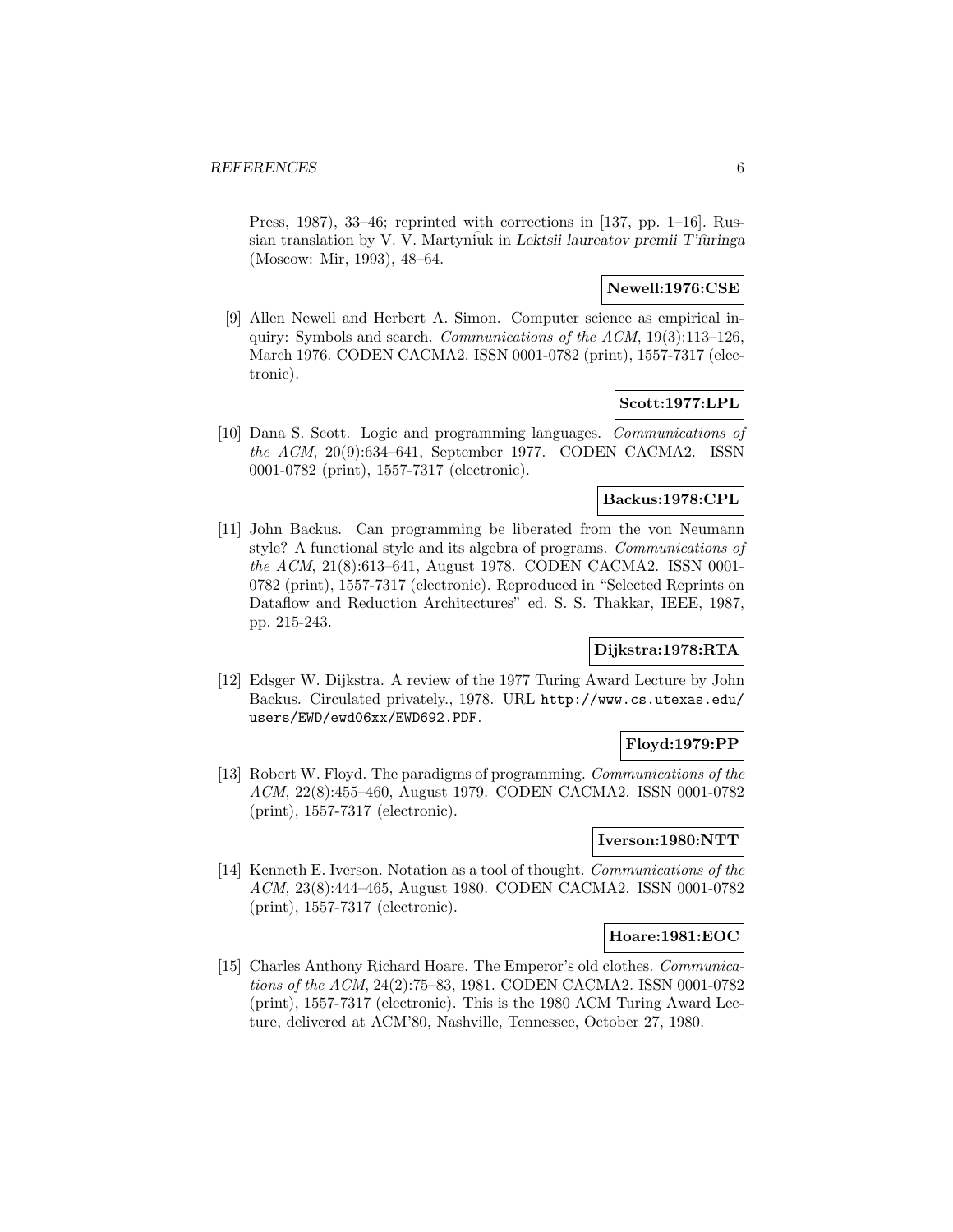# **Codd:1982:RDP**

[16] E. F. Codd. Relational database: a practical foundation for productivity. Communications of the ACM, 25(2):109–117, February 1982. CODEN CACMA2. ISSN 0001-0782 (print), 1557-7317 (electronic).

**Cook:1983:OCC**

[17] Stephen A. Cook. An overview of computational complexity. Communications of the ACM, 26(6):400–408, June 1983. CODEN CACMA2. ISSN 0001-0782 (print), 1557-7317 (electronic).

# **Ritchie:1984:RSR**

[18] Dennis M. Ritchie. Reflections on software research. Communications of the ACM, 27(8):758–760, August 1984. CODEN CACMA2. ISSN 0001- 0782 (print), 1557-7317 (electronic).

#### **Thompson:1984:RTT**

[19] Ken Thompson. Reflections on trusting trust. Communications of the ACM, 27(8):761–763, August 1984. CODEN CACMA2. ISSN 0001-0782 (print), 1557-7317 (electronic).

# **Wirth:1985:PLD**

[20] Niklaus Wirth. From programming language design to computer construction. Communications of the ACM, 28(2):160–164, February 1985. CODEN CACMA2. ISSN 0001-0782 (print), 1557-7317 (electronic). URL http://www.acm.org/pubs/toc/Abstracts/0001-0782/2789.html.

### **Karp:1986:CCR**

[21] Richard M. Karp. Combinatorics, complexity, and randomness. Communications of the ACM, 29(2):98–109, February 1986. CODEN CACMA2. ISSN 0001-0782 (print), 1557-7317 (electronic). URL http://www.acm. org/pubs/toc/Abstracts/0001-0782/5658.html. This is the 1985 ACM Turing Award Lecture. It traces the development of combinatorial optimization and computational complexity theory. It discusses probabilistic algorithms and probabilistic analysis of approximation algorithms for NPcomplete optimization problems.

#### **Adleman:1987:PRD**

[22] Leonard Adleman. Pre-RSA days: History and lessons. In Ashenhurst [136], page ?? ISBN 0-201-07794-9. LCCN QA76.24 .A33 1987. ACM Turing Award lecture.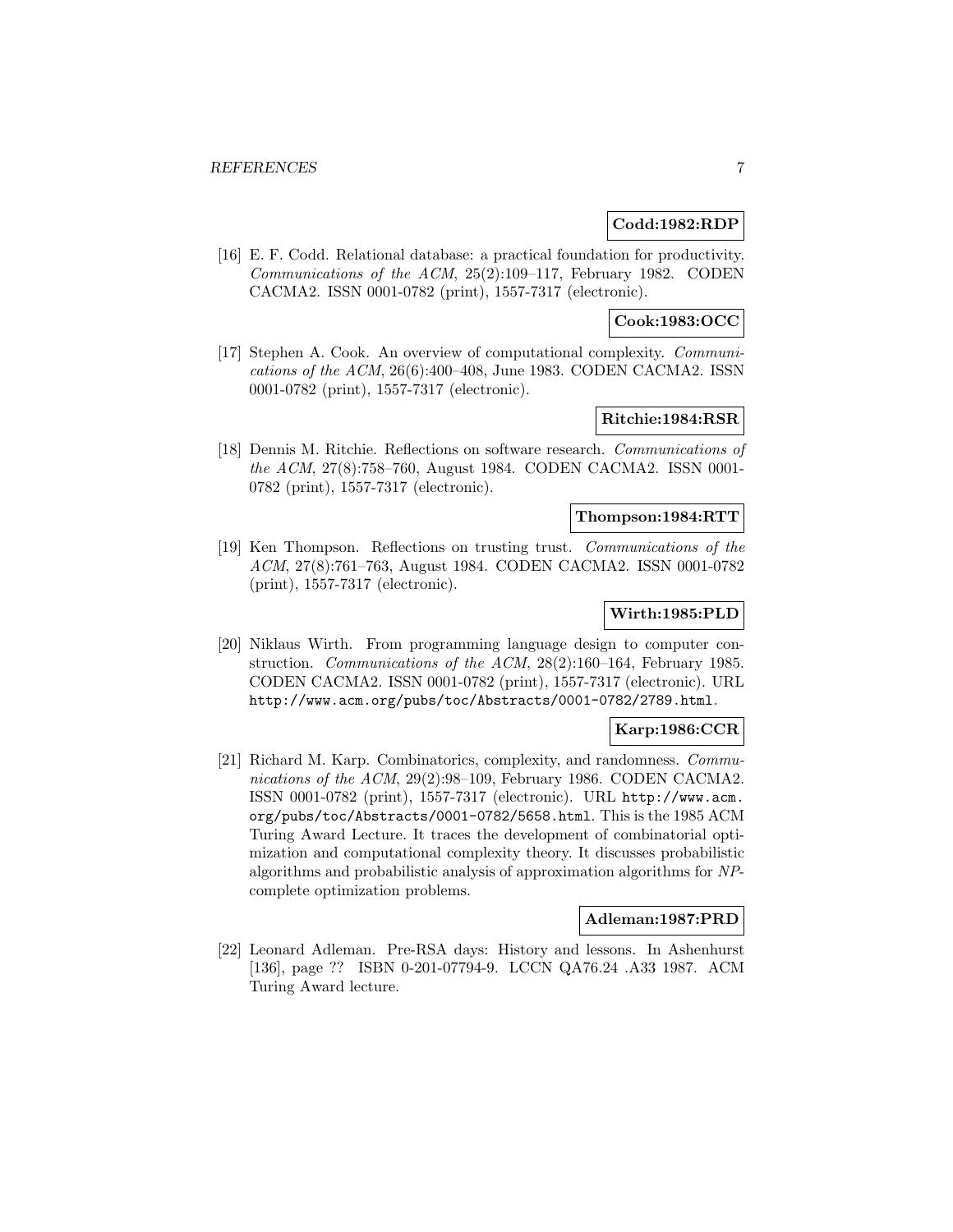# **Allen:1987:CPP**

[23] Frances Allen. Compiling for performance: a personal tour. In Ashenhurst [136], page ?? ISBN 0-201-07794-9. LCCN QA76.24 .A33 1987. ACM Turing Award lecture.

### **Bachman:1987:PN**

[24] Charles W. Bachman. The programmer as navigator. In Ashenhurst [136], page ?? ISBN 0-201-07794-9. LCCN QA76.24 .A33 1987. ACM Turing Award lecture.

# **Backus:1987:CPL**

[25] John Backus. Can programming be liberated from the von Neumann style?: a functional style and its algebra of programs. In Ashenhurst [136], page ?? ISBN 0-201-07794-9. LCCN QA76.24 .A33 1987. ACM Turing Award lecture.

# **Cerf:1987:AIL**

[26] Vinton Cerf and Robert E. Kahn. Assessing the Internet: Lessons learned, strategies for evolution, and future possibilities. In Ashenhurst [136], page ?? ISBN 0-201-07794-9. LCCN QA76.24 .A33 1987. ACM Turing Award lecture.

# **Clarke:1987:MCM**

[27] Edmund M. Clarke. Model checking: my 27-year quest to overcome the state explosion problem. In Ashenhurst [136], page ?? ISBN 0-201-07794- 9. LCCN QA76.24 .A33 1987. ACM Turing Award lecture.

### **Cocke:1987:SPS**

[28] John Cocke. The search for performance in scientific processors. In Ashenhurst [136], page ?? ISBN 0-201-07794-9. LCCN QA76.24 .A33 1987. ACM Turing Award lecture.

# **Codd:1987:RDP**

[29] E. F. Codd. Relational database: a practical foundation for productivity. In Ashenhurst [136], page ?? ISBN 0-201-07794-9. LCCN QA76.24 .A33 1987. ACM Turing Award lecture.

# **Cook:1987:OCC**

[30] Stephen A. Cook. An overview of computational complexity. In Ashenhurst [136], page ?? ISBN 0-201-07794-9. LCCN QA76.24 .A33 1987. ACM Turing Award lecture.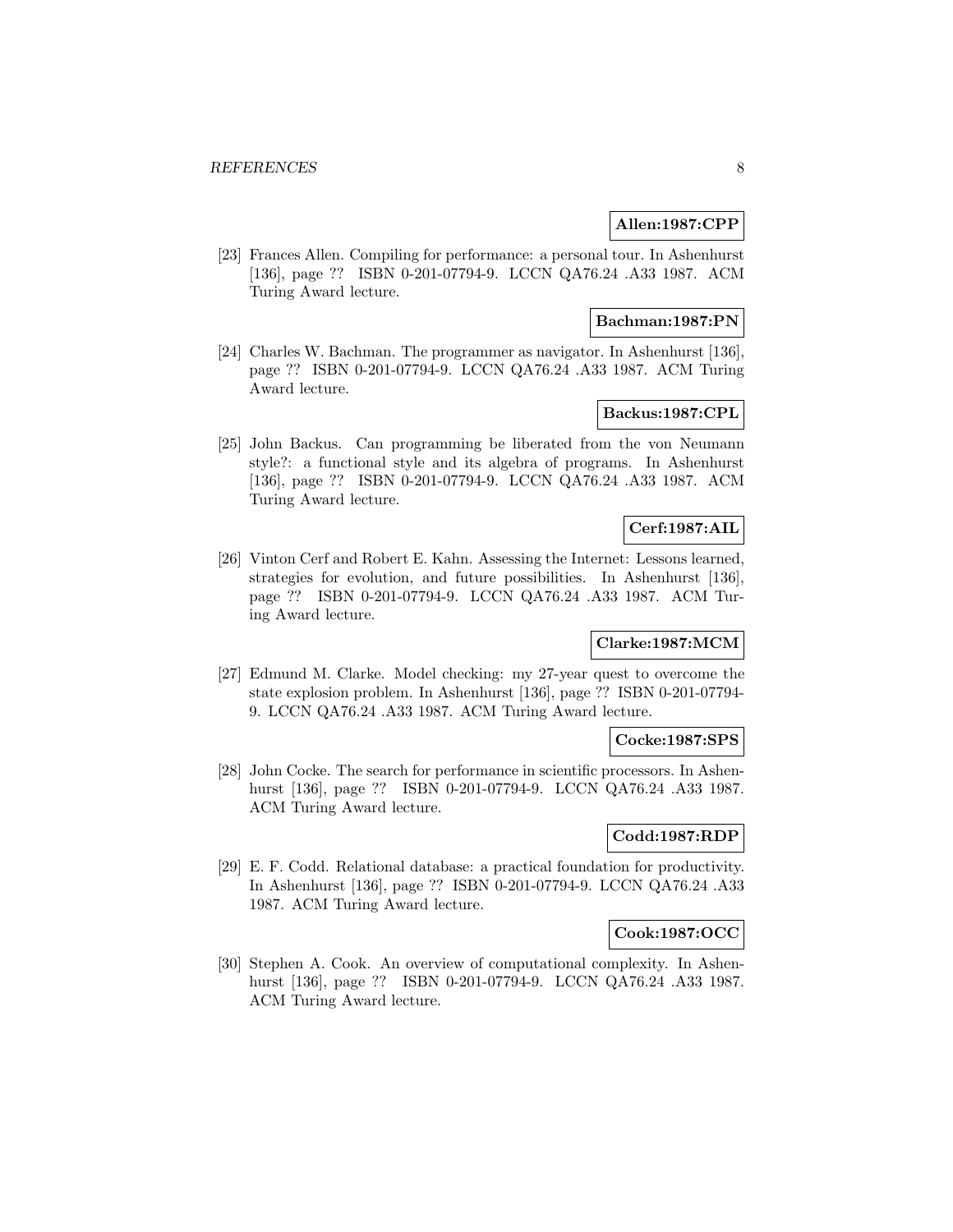#### **Corbato:1987:BSW**

[31] Fernando J. Corbató. On building systems that will fail. In Ashenhurst [136], page ?? ISBN 0-201-07794-9. LCCN QA76.24 .A33 1987. ACM Turing Award lecture.

# **Dijkstra:1987:HP**

[32] Edsger W. Dijkstra. The humble programmer. In Ashenhurst [136], page ?? ISBN 0-201-07794-9. LCCN QA76.24 .A33 1987. ACM Turing Award lecture.

# **Emerson:1987:MCP**

[33] E. Allen Emerson. Model checking: a personal perspective. In Ashenhurst [136], page ?? ISBN 0-201-07794-9. LCCN QA76.24 .A33 1987. ACM Turing Award lecture.

### **Feigenbaum:1987:HWB**

[34] Edward A. Feigenbaum. How the 'what' becomes the 'how'. In Ashenhurst [136], page ?? ISBN 0-201-07794-9. LCCN QA76.24 .A33 1987. ACM Turing Award lecture.

# **Floyd:1987:PP**

[35] Robert W. Floyd. The paradigms of programming. In Ashenhurst [136], page ?? ISBN 0-201-07794-9. LCCN QA76.24 .A33 1987. ACM Turing Award lecture.

# **Hamming:1987:OMV**

[36] R. W. Hamming. One man's view of computer science. In Ashenhurst [136], page ?? ISBN 0-201-07794-9. LCCN QA76.24 .A33 1987. ACM Turing Award lecture.

### **Hartmanis:1987:TAL**

[37] Juris Hartmanis. Turing Award Lecture: on computational complexity and the nature of computer science. In Ashenhurst [136], page ?? ISBN 0-201-07794-9. LCCN QA76.24 .A33 1987. ACM Turing Award lecture.

# **Hoare:1987:EOC**

[38] Charles Antony Richard Hoare. The emperor's old clothes. In Ashenhurst [136], page ?? ISBN 0-201-07794-9. LCCN QA76.24 .A33 1987. ACM Turing Award lecture.

# **Hopcroft:1987:CSEa**

[39] John E. Hopcroft. Computer science: The emergence of a discipline. Communications of the ACM, 30(3):198–202, March 1987. CODEN CACMA2.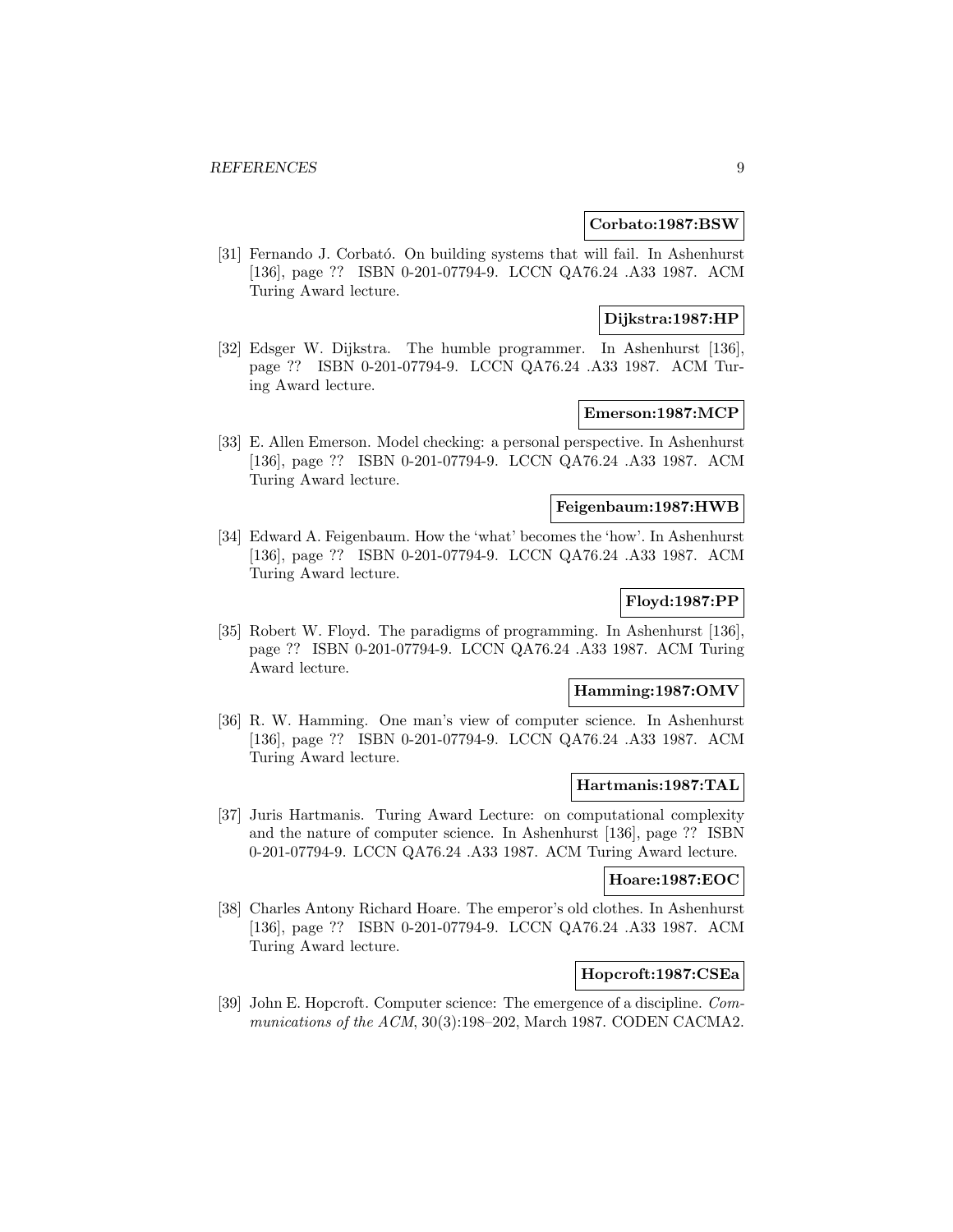ISSN 0001-0782 (print), 1557-7317 (electronic). URL http://www.acm. org/pubs/toc/Abstracts/0001-0782/214750.html.

#### **Hopcroft:1987:CSEb**

[40] John E. Hopcroft. Computer science: the emergence of a discipline. In Ashenhurst [136], page ?? ISBN 0-201-07794-9. LCCN QA76.24 .A33 1987. ACM Turing Award lecture.

# **Iverson:1987:NTT**

[41] Kenneth E. Iverson. Notation as a tool of thought. In Ashenhurst [136], page ?? ISBN 0-201-07794-9. LCCN QA76.24 .A33 1987. ACM Turing Award lecture.

# **Karp:1987:CCR**

[42] Richard M. Karp. Combinatorics, complexity, and randomness. In Ashenhurst [136], page ?? ISBN 0-201-07794-9. LCCN QA76.24 .A33 1987. ACM Turing Award lecture.

# **Kay:1987:TAL**

[43] Alan Kay. Turing Award Lecture. In Ashenhurst [136], page ?? ISBN 0-201-07794-9. LCCN QA76.24 .A33 1987. ACM Turing Award lecture.

# **Knuth:1987:CPA**

[44] Donald E. Knuth. Computer programming as an art. In Ashenhurst [136], page ?? ISBN 0-201-07794-9. LCCN QA76.24 .A33 1987. ACM Turing Award lecture.

# **Liskov:1987:PA**

[45] Barbara Liskov. The power of abstraction. In Ashenhurst [136], page ?? ISBN 0-201-07794-9. LCCN QA76.24 .A33 1987. ACM Turing Award lecture.

# **McCarthy:1987:GAIa**

[46] John McCarthy. Generality in artificial intelligence. Communications of the ACM, 30(12):1030–1035, December 1987. CODEN CACMA2. ISSN 0001-0782 (print), 1557-7317 (electronic). URL http://www.acm.org/ pubs/toc/Abstracts/0001-0782/33448.html.

### **McCarthy:1987:GAIb**

[47] John McCarthy. Generality in artificial intelligence. In Ashenhurst [136], page ?? ISBN 0-201-07794-9. LCCN QA76.24 .A33 1987. ACM Turing Award lecture.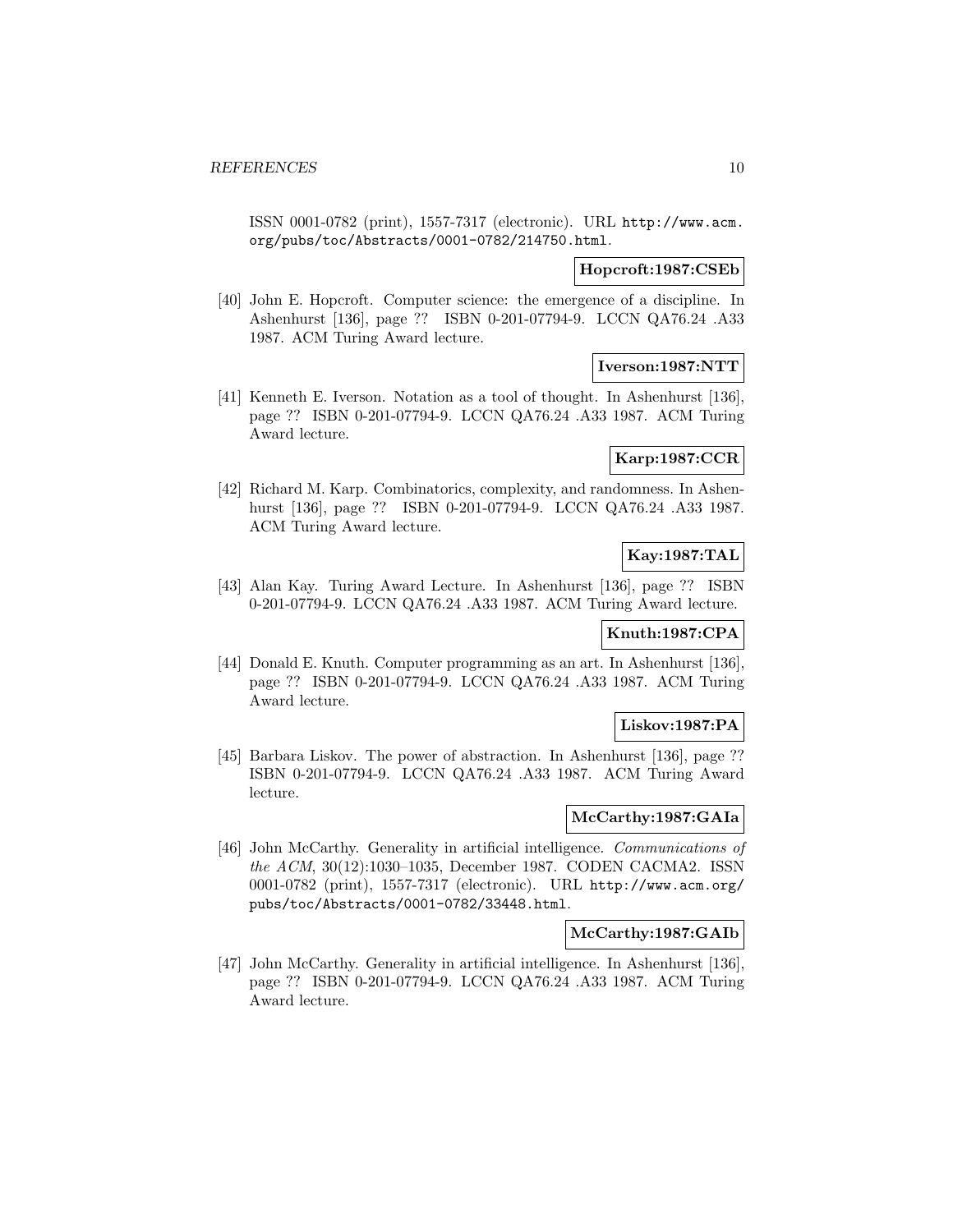# **Milner:1987:EI**

[48] Robin Milner. Elements of interaction. In Ashenhurst [136], page ?? ISBN 0-201-07794-9. LCCN QA76.24 .A33 1987. ACM Turing Award lecture.

# **Minsky:1987:FCC**

[49] Marvin Minsky. Form and content in computer science. In Ashenhurst [136], page ?? ISBN 0-201-07794-9. LCCN QA76.24 .A33 1987. ACM Turing Award lecture.

# **Naur:1987:CVH**

[50] Peter Naur. Computing vs. human thinking. In Ashenhurst [136], page ?? ISBN 0-201-07794-9. LCCN QA76.24 .A33 1987. ACM Turing Award lecture.

### **Newell:1987:CSE**

[51] Allen Newell and Herbert A. Simon. Computer science as empirical inquiry: symbols and search. In Ashenhurst [136], page ?? ISBN 0-201- 07794-9. LCCN QA76.24 .A33 1987. ACM Turing Award lecture.

### **Perlis:1987:SAS**

[52] Alan J. Perlis. The synthesis of algorithmic systems. In Ashenhurst [136], page ?? ISBN 0-201-07794-9. LCCN QA76.24 .A33 1987. ACM Turing Award lecture.

# **Rabin:1987:CC**

[53] Michael O. Rabin. Complexity of computations. In Ashenhurst [136], page ?? ISBN 0-201-07794-9. LCCN QA76.24 .A33 1987. ACM Turing Award lecture.

# **Reddy:1987:DPD**

[54] Raj Reddy. To dream the possible dream. In Ashenhurst [136], page ?? ISBN 0-201-07794-9. LCCN QA76.24 .A33 1987. ACM Turing Award lecture.

# **Ritchie:1987:RSR**

[55] Dennis M. Ritchie. Reflections on software research. In Ashenhurst [136], page ?? ISBN 0-201-07794-9. LCCN QA76.24 .A33 1987. ACM Turing Award lecture.

# **Rivest:1987:EDR**

[56] Ronald L. Rivest. The early days of RSA: History and lessons. In Ashenhurst [136], page ?? ISBN 0-201-07794-9. LCCN QA76.24 .A33 1987. ACM Turing Award lecture.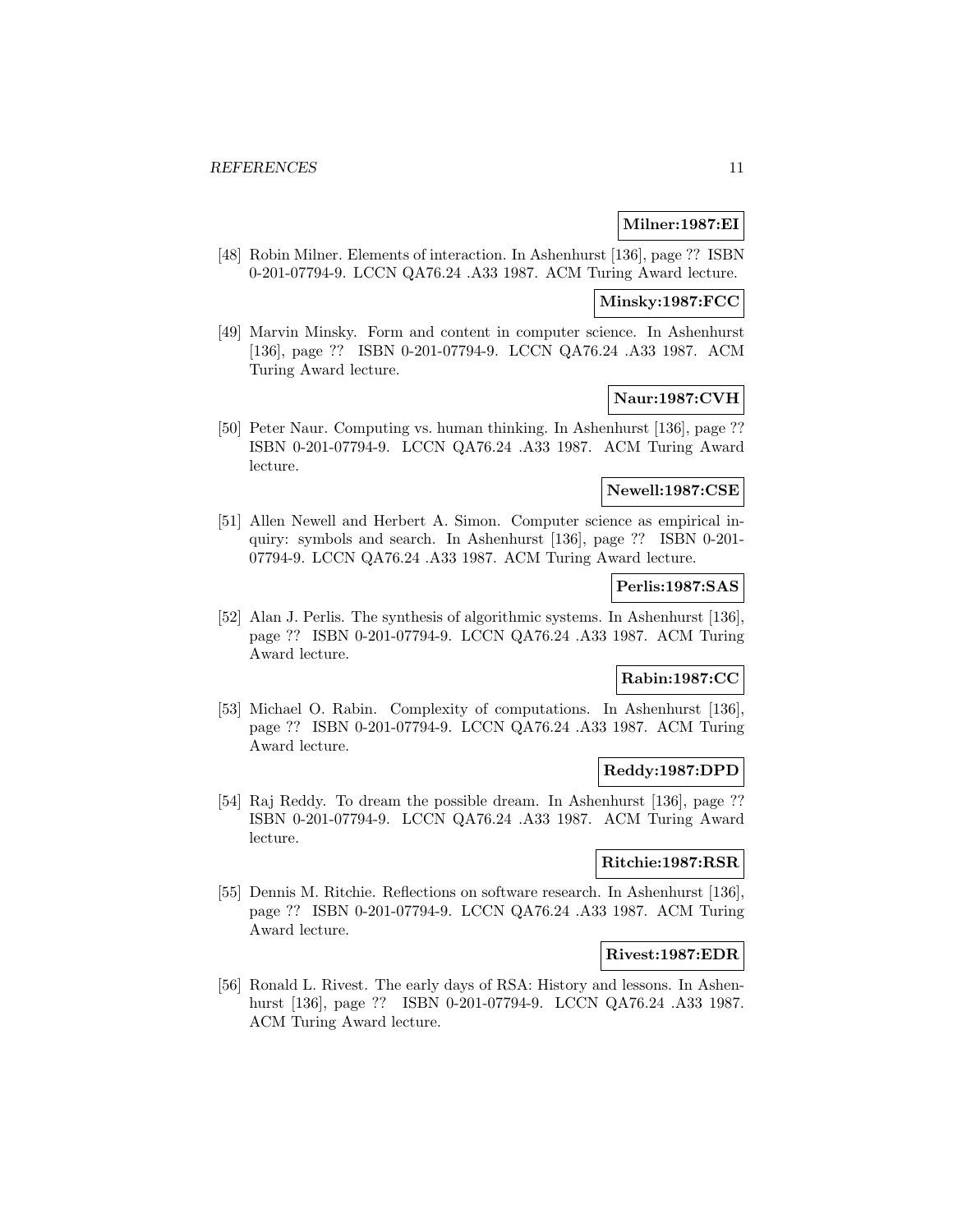### **Scott:1987:LPL**

[57] Dana S. Scott. Logic and programming languages. In Ashenhurst [136], page ?? ISBN 0-201-07794-9. LCCN QA76.24 .A33 1987. ACM Turing Award lecture.

### **Shamir:1987:CSS**

[58] Adi Shamir. Cryptography: State of the science. In Ashenhurst [136], page ?? ISBN 0-201-07794-9. LCCN QA76.24 .A33 1987. ACM Turing Award lecture.

### **Sifakis:1987:QCB**

[59] Joseph Sifakis. The quest for correctness beyond verification. In Ashenhurst [136], page ?? ISBN 0-201-07794-9. LCCN QA76.24 .A33 1987. ACM Turing Award lecture.

# **Stearns:1987:TAL**

[60] Richard Edwin Stearns. Turing Award Lecture: it's time to reconsider time. In Ashenhurst [136], page ?? ISBN 0-201-07794-9. LCCN QA76.24 .A33 1987. ACM Turing Award lecture.

# **Sutherland:1987:M**

[61] Ivan E. Sutherland. Micropipelines. In Ashenhurst [136], page ?? ISBN 0-201-07794-9. LCCN QA76.24 .A33 1987. ACM Turing Award lecture.

# **Tarjan:1987:ADa**

[62] Robert E. Tarjan. Algorithm design. Communications of the ACM, 30(3): 204–212, March 1987. CODEN CACMA2. ISSN 0001-0782 (print), 1557- 7317 (electronic). URL http://www.acm.org/pubs/toc/Abstracts/ 0001-0782/214752.html.

### **Tarjan:1987:ADb**

[63] Robert E. Tarjan. Algorithm design. In Ashenhurst [136], page ?? ISBN 0-201-07794-9. LCCN QA76.24 .A33 1987. ACM Turing Award lecture.

### **Thack:1987:IFE**

[64] Charles P. Thack. Improving the future by examining the past. In Ashenhurst [136], page ?? ISBN 0-201-07794-9. LCCN QA76.24 .A33 1987. ACM Turing Award lecture.

#### **Thompson:1987:RTT**

[65] Ken Thompson. Reflections on trusting trust. In Ashenhurst [136], page ?? ISBN 0-201-07794-9. LCCN QA76.24 .A33 1987. ACM Turing Award lecture.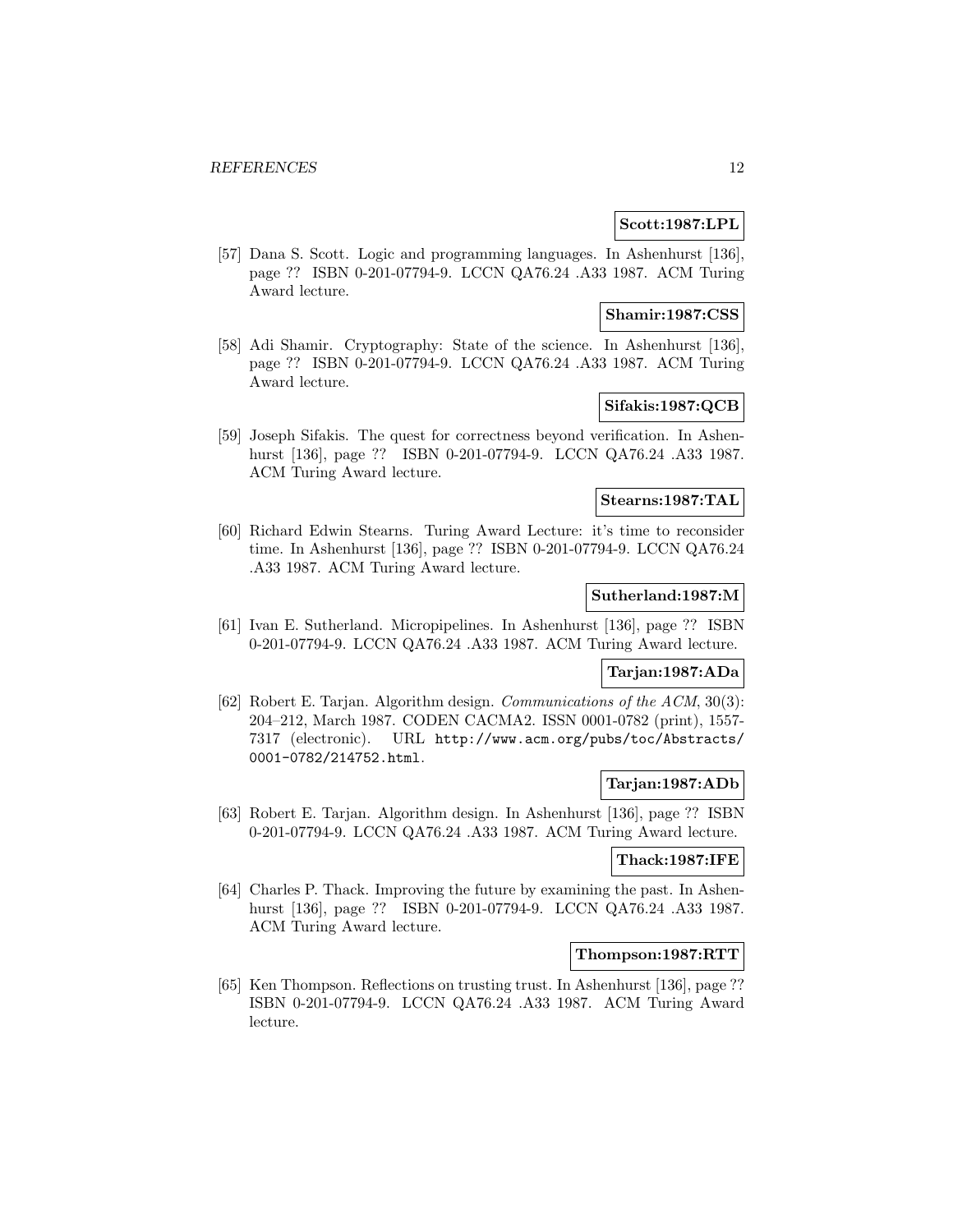#### **Wilkes:1987:CTN**

[66] Maurice V. Wilkes. Computers then and now. In Ashenhurst [136], page ?? ISBN 0-201-07794-9. LCCN QA76.24 .A33 1987. ACM Turing Award lecture.

### **Wilkinson:1987:SCN**

[67] J. H. Wilkinson. Some comments from a numerical analyst. In Ashenhurst [136], page ?? ISBN 0-201-07794-9. LCCN QA76.24 .A33 1987. ACM Turing Award lecture.

# **Wirth:1987:PLD**

[68] Niklaus Wirth. From programming language design to computer construction. In Ashenhurst [136], page ?? ISBN 0-201-07794-9. LCCN QA76.24 .A33 1987. ACM Turing Award lecture.

### **Cocke:1988:SPS**

[69] John Cocke. The search for performance in scientific processors: the Turing Award Lecture. Communications of the ACM, 31(3):250–253, March 1988. CODEN CACMA2. ISSN 0001-0782 (print), 1557-7317 (electronic). URL http://www.acm.org/pubs/toc/Abstracts/0001-0782/ 42394.html.

### **Peled:1988:JCA**

[70] Abraham Peled. John Cocke: The 1987 ACM A. M. Turing Award recipient. Communications of the ACM, 31(3):249, March 1988. CODEN CACMA2. ISSN 0001-0782 (print), 1557-7317 (electronic). URL http:/ /www.acm.org/pubs/toc/Abstracts/0001-0782/42393.html.

### **Sutherland:1989:M**

[71] I. E. Sutherland. Micropipelines. Communications of the ACM, 32(6): 720–738, June 1989. CODEN CACMA2. ISSN 0001-0782 (print), 1557- 7317 (electronic). URL http://www.acm.org/pubs/toc/Abstracts/ 0001-0782/63532.html.

# **Kahan:1990:BPA**

[72] W. Kahan. Better to prescribe arithmetic than describe it. Technical report, Department of Computer Science, University of California, Berkeley, CA, USA, February 21, 1990. URL http://www.math.utah.edu/ pub/bibnet/authors/k/kahan-william-m.html. Turing Award Lecture presented at the ACM 18th Annual Computer Science Conference on Cooperation, February 20–22, 1990, Sheraton Washington Hotel, Washington, DC, USA, but never published. Some material from this talk appears in later publications by W. Kahan.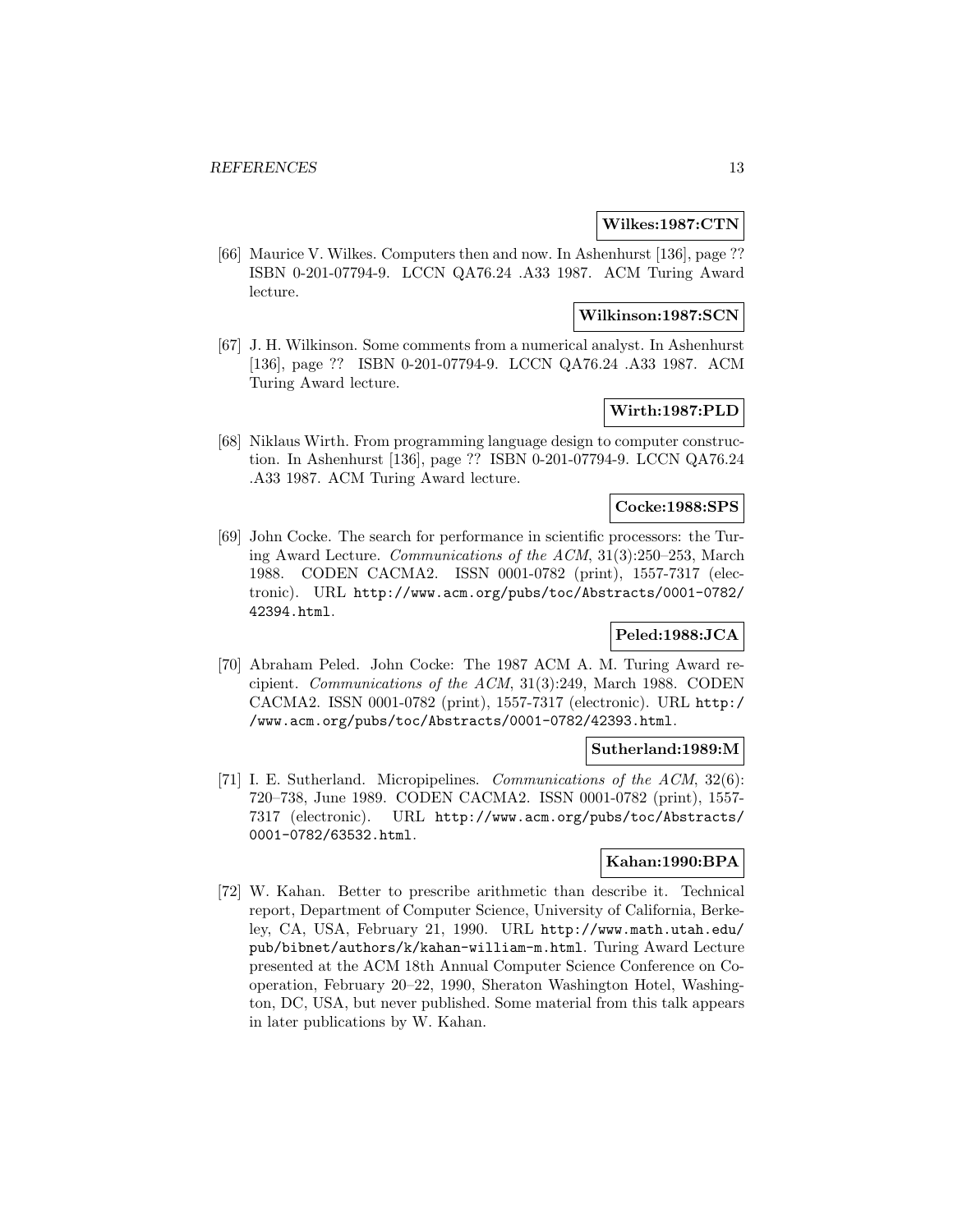#### **Corbato:1991:BSW**

[73] Fernando J. Corbató. On building systems that will fail. Communications of the ACM, 34(9):72–81, September 1991. CODEN CACMA2. ISSN 0001-0782 (print), 1557-7317 (electronic). URL http://www.acm.org/ pubs/toc/Abstracts/0001-0782/114686.html.

# **Frenkel:1991:IFJ**

[74] Karen A. Frenkel. An interview with Fernando José Corbató. Communications of the ACM, 34(9):82–90, September 1991. CODEN CACMA2. ISSN 0001-0782 (print), 1557-7317 (electronic). URL http://www.acm. org/pubs/toc/Abstracts/0001-0782/114688.html.

#### **Frenkel:1993:IRM**

[75] Karen A. Frenkel. An interview with Robin Milner. Communications of the ACM, 36(1):90–97, January 1993. CODEN CACMA2. ISSN 0001- 0782 (print), 1557-7317 (electronic). URL http://www.acm.org/pubs/ toc/Abstracts/0001-0782/151241.html.

# **Milner:1993:EIT**

[76] Robin Milner. Elements of interaction: Turing Award Lecture. Communications of the ACM, 36(1):78–89, January 1993. CODEN CACMA2. ISSN 0001-0782 (print), 1557-7317 (electronic). URL http://www.acm. org/pubs/toc/Abstracts/0001-0782/151240.html.

### **Hartmanis:1994:TAL**

[77] Juris Hartmanis. Turing Award Lecture: On computational complexity and the nature of computer science. Communications of the ACM, 37(10): 37–43, October 1994. CODEN CACMA2. ISSN 0001-0782 (print), 1557- 7317 (electronic). URL http://www.acm.org/pubs/toc/Abstracts/ 0001-0782/214781.html.

#### **Stearns:1994:TAL**

[78] Richard Edwin Stearns. Turing award lecture: It's time to reconsider time. Communications of the ACM, 37(11):95–99, November 1994. CODEN CACMA2. ISSN 0001-0782 (print), 1557-7317 (electronic). URL http:/ /www.acm.org/pubs/toc/Abstracts/0001-0782/188379.html.

#### **Feigenbaum:1996:TAL**

[79] Edward A. Feigenbaum. Turing Award Lecture: How the "what" becomes the "how". Communications of the ACM, 39(5):97–104, May 1996. CO-DEN CACMA2. ISSN 0001-0782 (print), 1557-7317 (electronic). URL http://www.acm.org/pubs/toc/Abstracts/cacm/229471.html.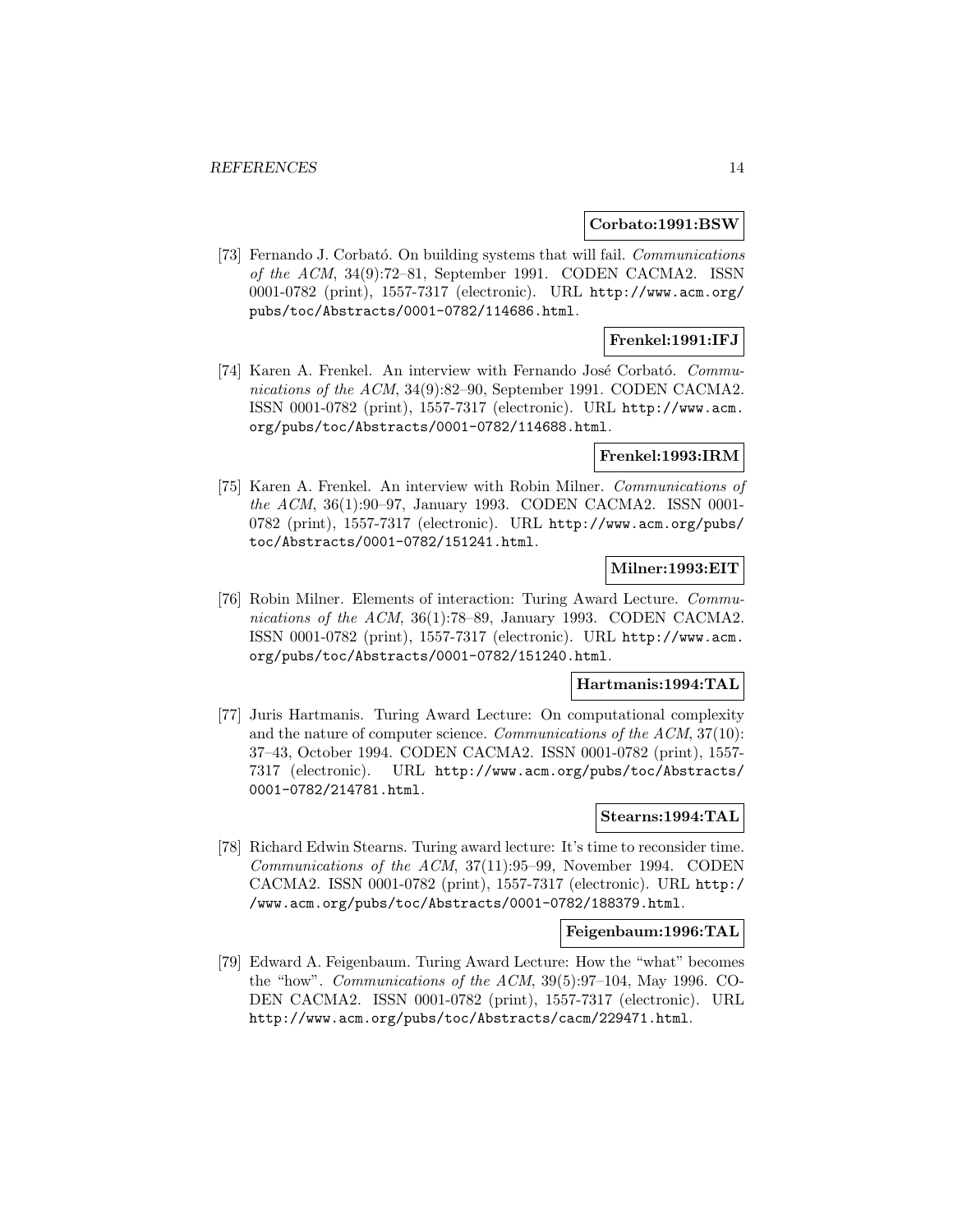### **Reddy:1996:TAL**

[80] Raj Reddy. Turing Award Lecture: To dream the possible dream. Communications of the ACM, 39(5):105-112, May 1996. CODEN CACMA2. ISSN 0001-0782 (print), 1557-7317 (electronic). URL http://www.acm. org/pubs/toc/Abstracts/cacm/233436.html.

# **Pnueli:1997:MTA**

[81] Amir Pnueli. A. M. Turing Award Lecture: Verification engineering: a future profession. In ACM [138], page 7. ISBN 0-89791-952-1. LCCN QA76.9.D5 A33 1997. This is the 1996 ACM Turing Award Lecture, but only the abstract is published.

### **Engelbart:1998:CIF**

[82] Douglas Engelbart. Collective IQ and a framework for bootstrapping our society — ACM Turing Award Lecture. Talk at 1998 ACM Conference on Computer Supported Cooperative Work (CSCW'98), Seattle, Washington, USA. Also presented June 24, 1998 at Hypertext (HT'98) and Digital Libraries (DL'98) combined conference, Marriott City Center, Pittsburgh, PA, USA, but does not appear in the proceedings of either conference, November 1998. URL http://www.acm.org/sigchi/cscw98/; http: //www.acm.org/sigchi/cscw98/program/plenaries.html#engelbart.

#### **Brooks:1999:DDA**

[83] Frederick P. Brooks, Jr. The design of design: ACM Turing Award Lecture. The Lecture was presented at the SIGGRAPH 2000 Conference. It was reported in [85] to appear in Communications of the ACM, but has yet to be published., 1999. URL http:// terra.cs.nps.navy.mil/DistanceEducation/online.siggraph.org/ 2001/SpecialSessions/2000TuringLecture-DesignOfDesign/session. html.

### **Gray:1999:WND**

[84] Jim Gray. What next? A dozen remaining IT problems. Technical report TR-99-50, Microsoft Research, San Francisco, CA, USA, 1999. URL ftp://ftp.research.microsoft.com/pub/tr/tr-99-50.pdf; http://research.microsoft.com/scripts/pubs/view.asp?TR\_ID=MSR-TR-99-50. Also presented at SIGMOD '99 Conference, Philadelphia, PA, USA, June 1–3, 1999, but not published as a paper in the proceedings. A video of the lecture is included in the electronic proceedings [139], but is not accessible without a SIGMOD Authenticator username and password.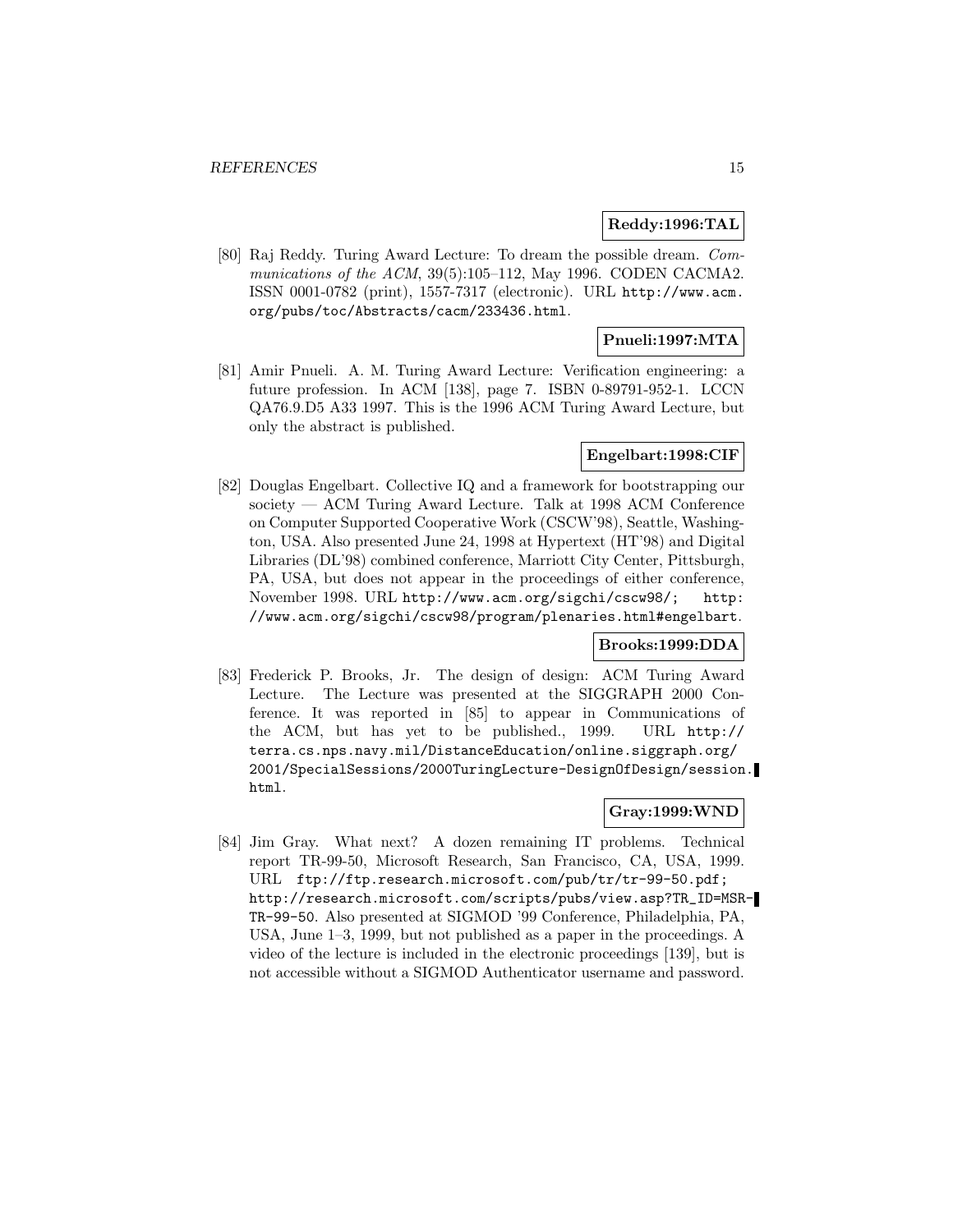### **Brooks:2002:IOS**

[85] Frederick P. Brooks, Jr. The IBM Operating System/360. In Broy and Denert [140], pages 170–178. ISBN 3-540-43081-4. LCCN QA76.2.A2 S62 2002.

# **Madsen:2002:SSO**

[86] Ole Lehrmann Madsen. The Scandinavian School of Object-Orientation — in memory of Ole-Johan Dahl and Kristen Nygaard. OOPSLA 2002 talk., November 7, 2002. URL http://heim.ifi.uio.no/~kristen/; http://oopsla.acm.org/oopsla2002/fp/files/spe-concepts.html; http://www.ifi.uio.no/in\_memoriam\_kristen/; http://www.interestingpeople.org/archives/interesting-people/200208/msg00032.html.

# **Adleman:2003:TLP**

[87] Leonard M. Adleman. Turing Lecture on pre RSA days. World-Wide Web slide presentation, video, and audio., 2003. URL http://www.acm.org/ turingawardlecture/RSA/.

# **Rivest:2003:TLE**

[88] Ronald L. Rivest. Turing Lecture on early RSA days. World-Wide Web slide presentation, video, and audio., 2003. URL http://www.acm.org/ turingawardlecture/RSA/.

### **Shamir:2003:TLC**

[89] Adi Shamir. Turing Lecture on cryptology: a status report. World-Wide Web slide presentation, video, and audio., 2003. URL http://www.acm. org/turingawardlecture/RSA/.

# **Kay:2004:ATL**

[90] Alan Kay. ACM Turing Lecture: Introductions to computing should be child's play. World-Wide Web document., October 26, 2004. URL http: //www.oopsla.org/2004/ShowEvent.do?id=421.

# **Cerf:2005:ATL**

[91] Vinton Cerf and Robert Kahn. ACM Turing Lecture: Assessing the Internet: Lessons learned, strategies for evolution, and future possibilities. World-Wide Web document, August 22, 2005. URL http://beansidhe. isc-net.upenn.edu:8080/ramgen/seas/Turing.rm; http://www.sigcomm. org/sigcomm2005/turinglecture.html; http://www.sigcomm.org/ sigcomm2005/webcast.html.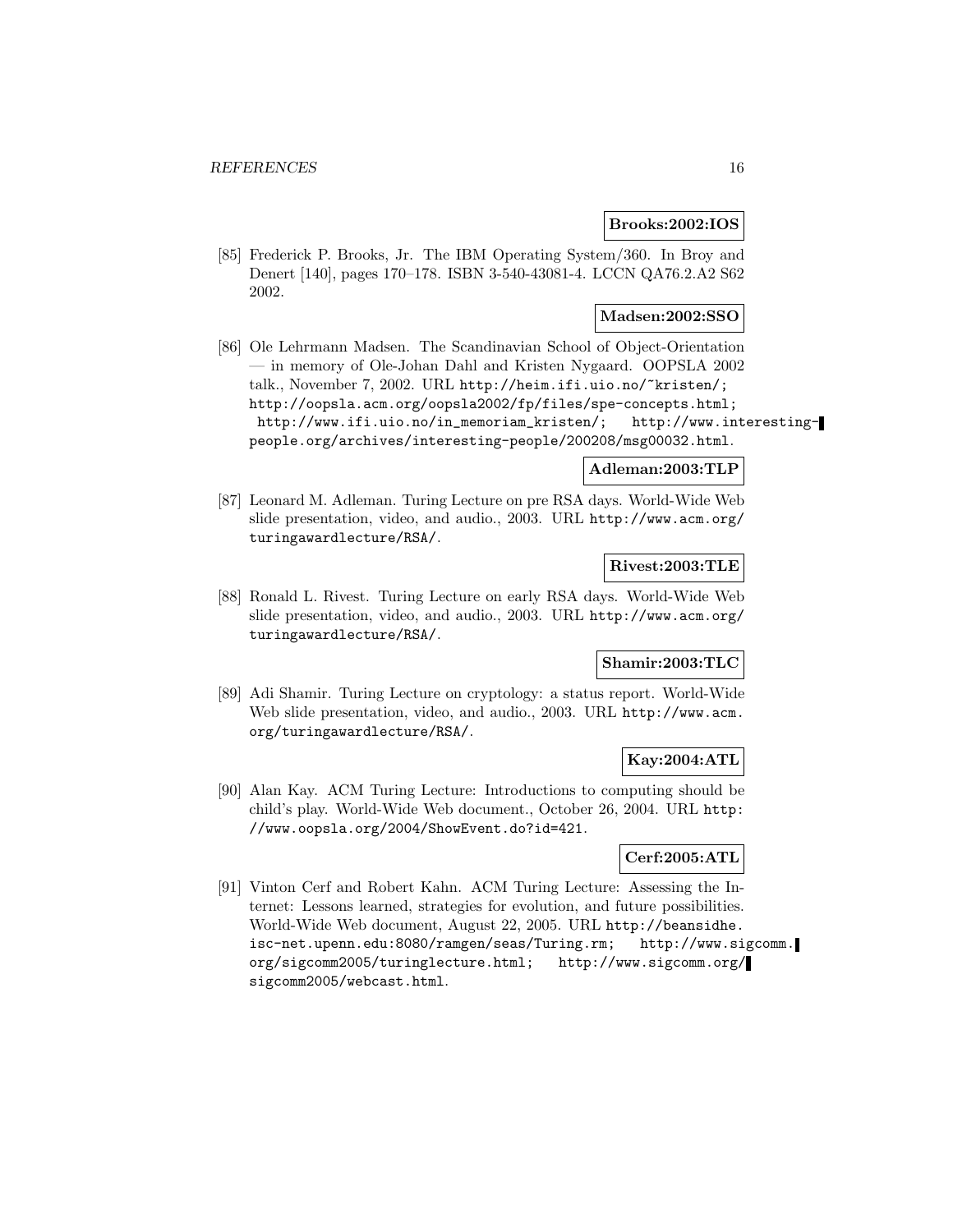#### **Clarke:2009:MCA**

[92] Edmund M. Clarke, E. Allen Emerson, and Joseph Sifakis. Model checking: algorithmic verification and debugging. Communications of the ACM, 52(11):74–84, November 2009. CODEN CACMA2. ISSN 0001- 0782 (print), 1557-7317 (electronic).

# **Frenkel:2009:NLC**

[93] Karen A. Frenkel. News: Liskov's creative joy. Communications of the ACM, 52(7):20–22, July 2009. CODEN CACMA2. ISSN 0001-0782 (print), 1557-7317 (electronic).

# **Hoffmann:2009:LBQb**

[94] Leah Hoffmann. Last byte: Q&A: Liskov on Liskov. Communications of the ACM, 52(7):120–ff, July 2009. CODEN CACMA2. ISSN 0001-0782 (print), 1557-7317 (electronic).

### **Staff:2009:NAA**

[95] CACM Staff. News: ACM award winners. Communications of the ACM, 52(7):25, July 2009. CODEN CACMA2. ISSN 0001-0782 (print), 1557- 7317 (electronic).

# **Staff:2009:NLW**

[96] CACM Staff. News: Liskov wins Turing Award. Communications of the ACM, 52(5):21, May 2009. CODEN CACMA2. ISSN 0001-0782 (print), 1557-7317 (electronic).

### **Wright:2009:NCA**

[97] Alex Wright. News: Contemporary approaches to fault tolerance. Communications of the ACM, 52(7):13-15, July 2009. CODEN CACMA2. ISSN 0001-0782 (print), 1557-7317 (electronic).

# **Anthes:2010:NCS**

[98] Gary Anthes. News: Committed to success. Communications of the ACM, 53(7):22–23, July 2010. CODEN CACMA2. ISSN 0001-0782 (print), 1557- 7317 (electronic).

# **Hoffmann:2010:LBQ**

[99] Leah Hoffmann. Last byte:  $Q\&\text{A.}$  Communications of the ACM, 53(7): 112, 111, July 2010. CODEN CACMA2. ISSN 0001-0782 (print), 1557- 7317 (electronic).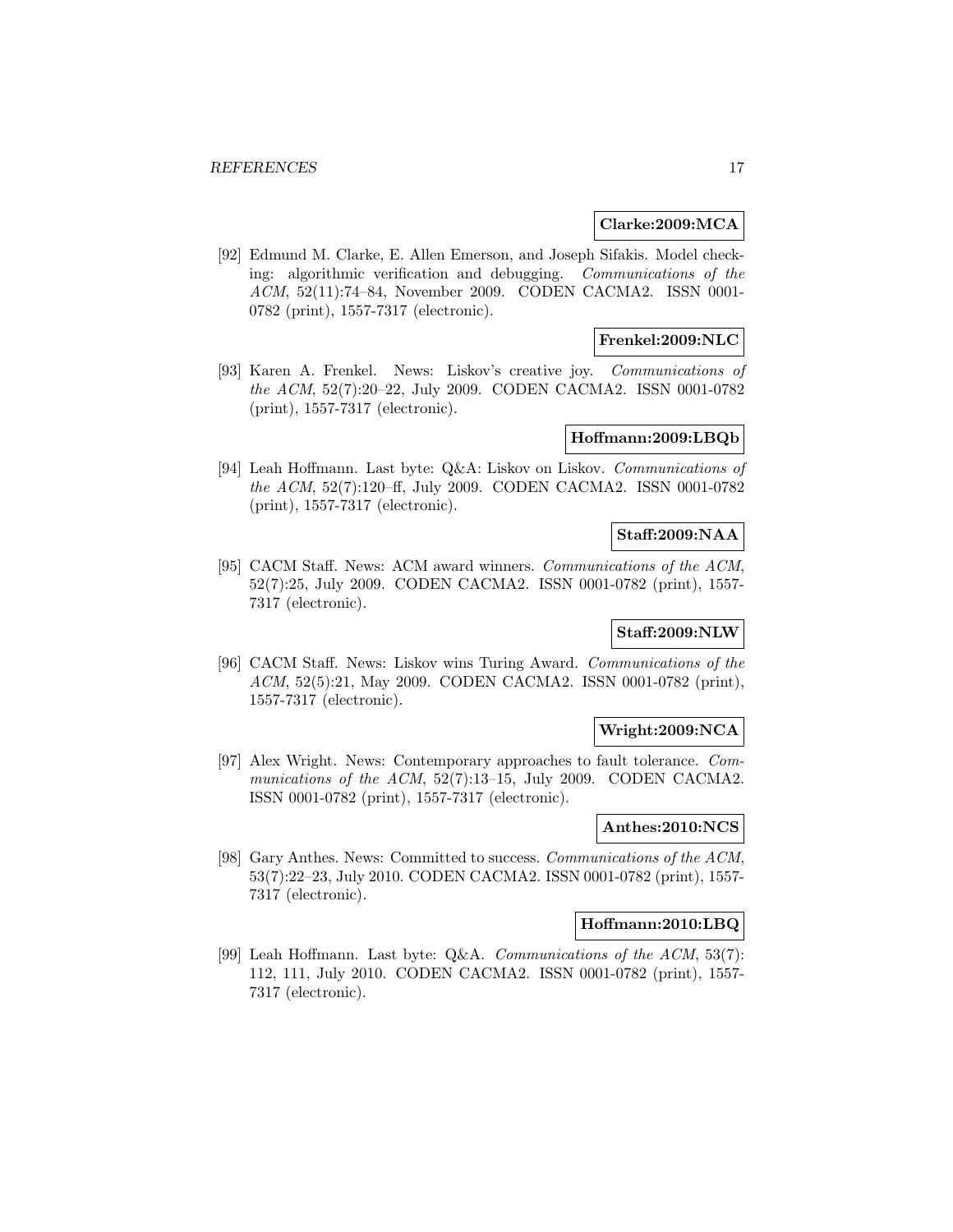### **Thacker:2010:TLT**

[100] Charles P. Thacker. Turing Lecture: Trends in computing systems. Web video, 2010. URL http://awards.acm.org/turing/2009.

# **Anthes:2011:BEL**

[101] Gary Anthes. Beauty and elegance: Leslie Valiant talks about machine learning, parallel computing, and his quest for simplicity. Communications of the ACM, 54(6):14–15, June 2011. CODEN CACMA2. ISSN 0001-0782 (print), 1557-7317 (electronic).

# **Hoffmann:2011:QLL**

[102] Leah Hoffmann. Q&A: A lifelong learner: Leslie Valiant discusses machine learning, parallel computing, and computational neuroscience. Communications of the ACM, 54(6):128, 127, June 2011. CODEN CACMA2. ISSN 0001-0782 (print), 1557-7317 (electronic).

### **Hyman:2012:HAT**

[103] Paul Hyman. In honor of Alan Turing. Communications of the ACM, 55 (9):20–23, September 2012. CODEN CACMA2. ISSN 0001-0782 (print), 1557-7317 (electronic).

### **Nikiforova:2012:TAS**

[104] Irina Nikiforova. Turing award scientists: contribution and recognition in computer science. Thesis (Ph.D.), Georgia Institute of Technology, Atlanta, GA, USA, May 18, 2012. ???? pp. URL http://hdl.handle. net/1853/44756.

# **Savage:2012:GC**

[105] Neil Savage. Game changer. Communications of the ACM, 55(6):22– 23, June 2012. CODEN CACMA2. ISSN 0001-0782 (print), 1557-7317 (electronic).

# **Cerf:2013:PHO**

[106] Vinton G. Cerf. From the President: Honoring our best. Communications of the ACM, 56(6):7, June 2013. CODEN CACMA2. ISSN 0001-0782 (print), 1557-7317 (electronic).

# **Hoffmann:2013:QCC**

[107] Leah Hoffmann. Q&A: Cracking the code. Communications of the ACM, 56(6):120–ff, June 2013. CODEN CACMA2. ISSN 0001-0782 (print), 1557-7317 (electronic).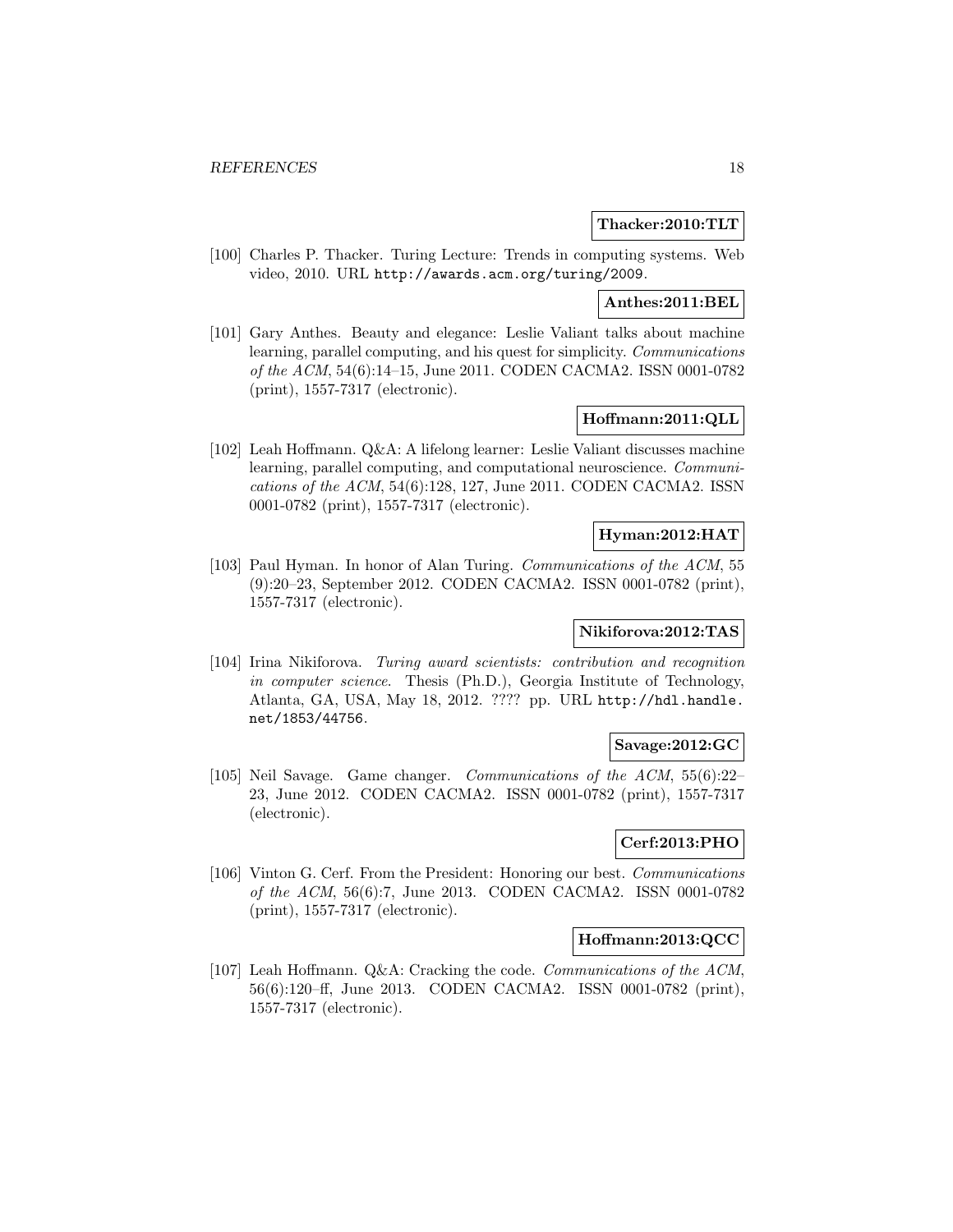# **Savage:2013:PP**

[108] Neil Savage. Proofs probable. Communications of the ACM, 56(6):22– 24, June 2013. CODEN CACMA2. ISSN 0001-0782 (print), 1557-7317 (electronic).

# **ACM:2014:MLC**

[109] ACM. Microsoft's Lamport contributed to theory and practice of building distributed computing systems that work. Web document, March 18, 2014. URL http://www.acm.org/press-room/news-releases/2014/pdfs/ turing-award-13b.pdf; http://www.acm.org/press-room/news-releases/ 2014/pdfs/turing-award-lt-13a.pdf; http://www.acm.org/pressroom/news-releases/2014/turing-award-13/.

# **ACM:2015:NPC**

[110] ACM. "Nobel Prize in Computing" goes to MIT database systems architecture pioneer.  $R\&D\ Magazine$ , ??(??):??, March 25, 2015. URL http://www.scientificcomputing.com/news/2015/03/nobel-prizecomputing-goes-mit-database-systems-architecture-pioneer.

# **Fields:2015:CAP**

[111] Chris Fields. Co-authorship proximity of A. M. Turing Award and John von Neumann Medal winners to the disciplinary boundaries of computer science. Scientometrics, 104(3):809–825, September 2015. CODEN SC-NTDX. ISSN 0138-9130 (print), 1588-2861 (electronic). URL http:// link.springer.com/article/10.1007/s11192-015-1575-9.

# **Lamport:2015:TLC**

[112] Leslie Lamport. Turing lecture: The computer science of concurrency: the early years. Communications of the ACM, 58(6):71–76, June 2015. CODEN CACMA2. ISSN 0001-0782 (print), 1557-7317 (electronic). URL http://cacm.acm.org/magazines/2015/6/187316/fulltext.

### **Shriver:2015:ATA**

[113] Bruce Shriver and Marie Gentile. ACM Turing Award goes to pioneer in database systems architecture: MIT's Stonebraker brought relational database systems from concept to commercial success, set the research agenda for the multibillion-dollar database field for decades. Web document, March 25, 2015. URL http://amturing.acm.org/stonebraker\_ 1172121.pdf.

# **Hoffmann:2016:LBQb**

[114] Leah Hoffmann. Last byte: Q&A: Finding new directions in cryptography: Whitfield Diffie and Martin Hellman on their meeting, their research, and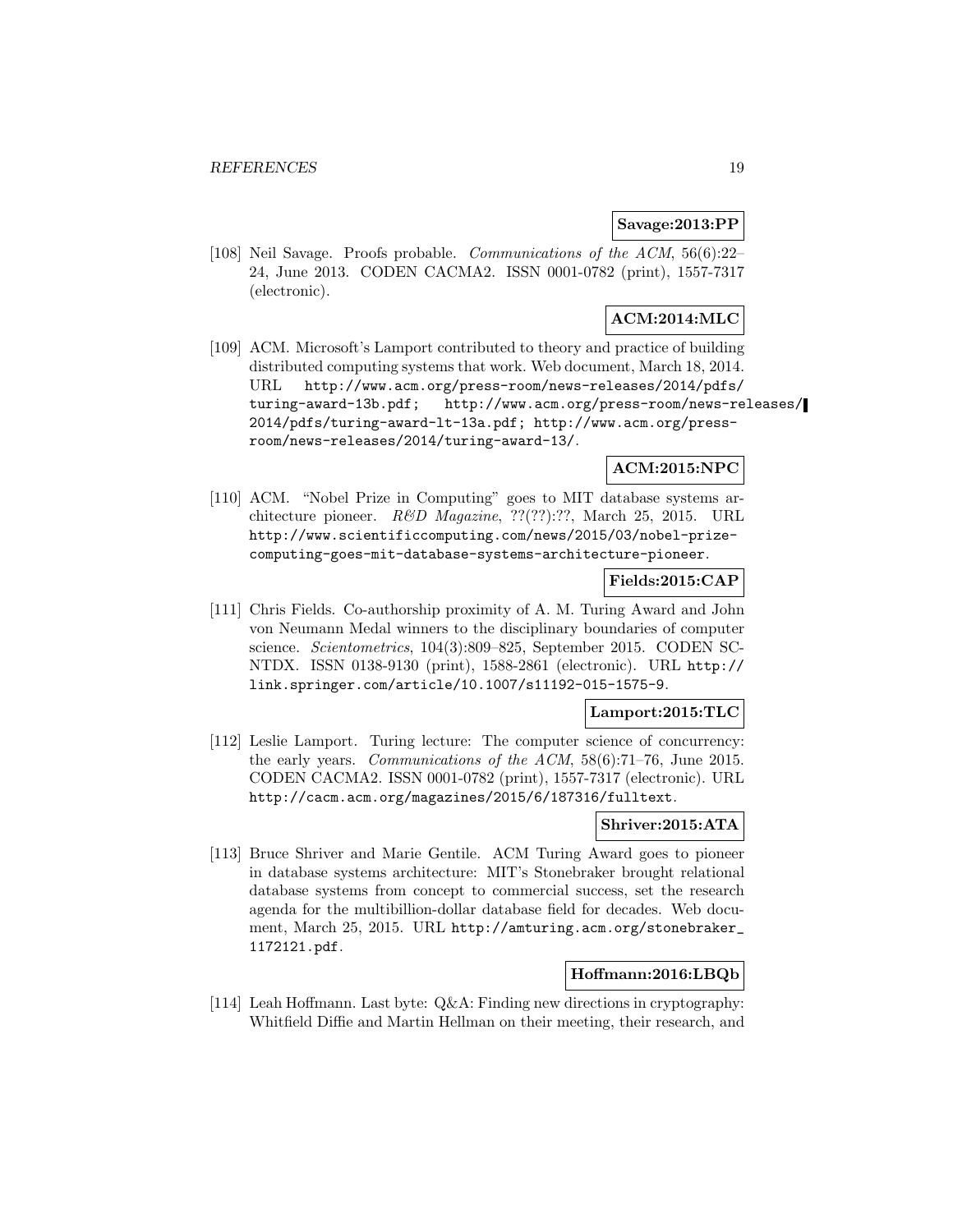the results that billions use every day. Communications of the ACM, 59(6):112–ff, June 2016. CODEN CACMA2. ISSN 0001-0782 (print), 1557-7317 (electronic). URL http://cacm.acm.org/magazines/2016/ 6/202666/fulltext.

# **Ormond:2016:CPR**

[115] Jim Ormond. Cryptography pioneers receive ACM A. M. Turing Award: Diffie and Hellman's invention of public-key cryptography and digital signatures revolutionized computer security and made Internet commerce possible. Web document, March 1, 2016. URL http://www.acm.org/ media-center/2016/march/turing-award-2015.

# **Savage:2016:NKP**

[116] Neil Savage. News: The key to privacy. Communications of the ACM, 59(6):12–14, June 2016. CODEN CACMA2. ISSN 0001-0782 (print), 1557-7317 (electronic). URL http://cacm.acm.org/magazines/2016/ 6/202654/fulltext.

### **Stonebraker:2016:TLL**

[117] Michael Stonebraker. Turing Lecture: The land sharks are on the squawk box. Communications of the ACM, 59(2):74–83, February 2016. CODEN CACMA2. ISSN 0001-0782 (print), 1557-7317 (electronic). URL http:/ /cacm.acm.org/magazines/2016/2/197423/fulltext.

### **Hellman:2017:TLC**

[118] Martin E. Hellman. Turing Lecture: Cybersecurity, nuclear security, Alan Turing, and illogical logic. Communications of the ACM, 60(12):52–59, December 2017. CODEN CACMA2. ISSN 0001-0782 (print), 1557-7317 (electronic). URL https://cacm.acm. org/magazines/2017/12/223042-cybersecurity-nuclear-securityalan-turing-and-illogical-logic.

# **Ormond:2017:IWW**

[119] Jim Ormond. Inventor of World Wide Web receives ACM A. M. Turing Award: Sir Tim Berners-Lee designed integrated architecture and technologies that underpin the Web. ACM press release., April 4, 2017. URL http://www.acm.org/media-center/2017/april/turing-award-2016.

#### **Anonymous:2018:PMC**

[120] Anonymous. Pioneers of modern computer architecture receive ACM A. M. Turing Award: Hennessy and Patterson's foundational contributions to today's microprocessors helped usher in mobile and IoT revolutions. ACM press release., March 21, 2018. URL https://amturing.acm.org/.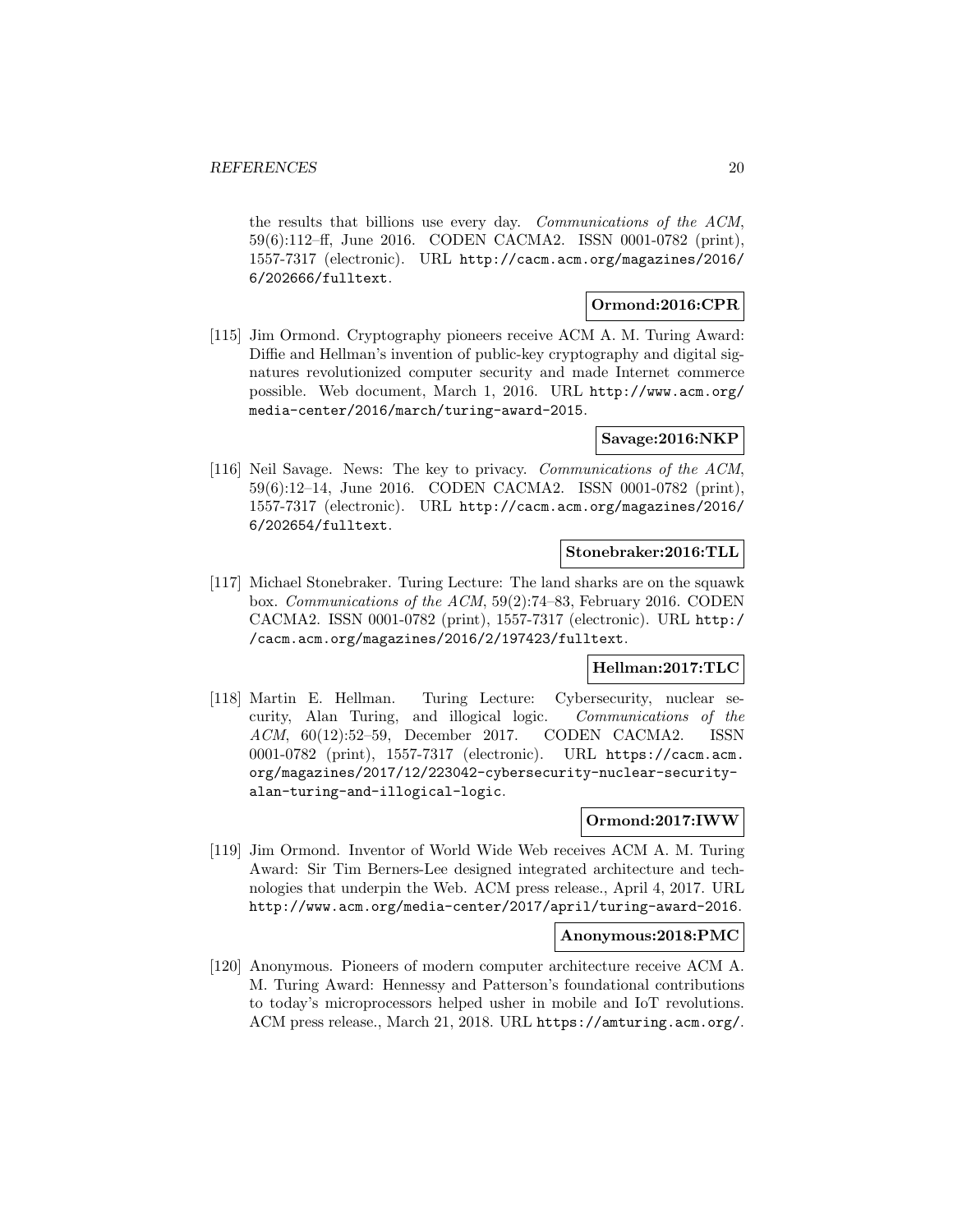#### **Hoffmann:2018:LBR**

[121] Leah Hoffmann. Last byte: RISC management. Communications of the ACM, 61(6):104–ff, June 2018. CODEN CACMA2. ISSN 0001- 0782 (print), 1557-7317 (electronic). URL https://cacm.acm.org/ magazines/2018/6/228042/fulltext.

# **Metz:2018:CCV**

[122] Cade Metz. Computer chip visionaries win Turing Award. New York Times, ??(??):??, March 21, 2018. CODEN NYTIAO. ISSN 0362-4331 (print), 1542-667X, 1553-8095. URL https://www.nytimes.com/2018/ 03/21/technology/computer-chips-turing-award.html.

# **Savage:2018:NRR**

[123] Neil Savage. News: Rewarded for RISC. Communications of the ACM, 61(6):10–12, June 2018. CODEN CACMA2. ISSN 0001-0782 (print), 1557-7317 (electronic). URL https://cacm.acm.org/magazines/2018/ 6/228029/fulltext.

# **Hafner:2019:FCF**

[124] Katie Hafner. Fernando Corbató, a father of your computer (and your password), dies at 93. New York Times, ??(??):??, July 12, 2019. CO-DEN NYTIAO. ISSN 0362-4331 (print), 1542-667X, 1553-8095. URL https://www.nytimes.com/2019/07/12/science/fernando-corbatodead.html. Fernando J. Corbató was the 1990 ACM Turing Award winner.

### **Patterson:2019:NGA**

[125] Dave Patterson and Cliff Young. A new golden age for computer architecture. ACM Web lecture., August 29, 2019. URL https://webinars. on24.com/acm/patterson?partnerref=bull2.

#### **Savage:2019:NNN**

[126] Neil Savage. News: Neural net worth. *Communications of the ACM*, 62(6): 10–12, June 2019. CODEN CACMA2. ISSN 0001-0782 (print), 1557-7317 (electronic). URL https://cacm.acm.org/magazines/2019/6/236990/ fulltext.

# **ACM:2020:AMT**

[127] ACM. 2019 ACM A. M. Turing Award announcement. ACM Web site., March 18, 2020. URL https://www.acm.org/media-center/2019/ march/turing-award-2019.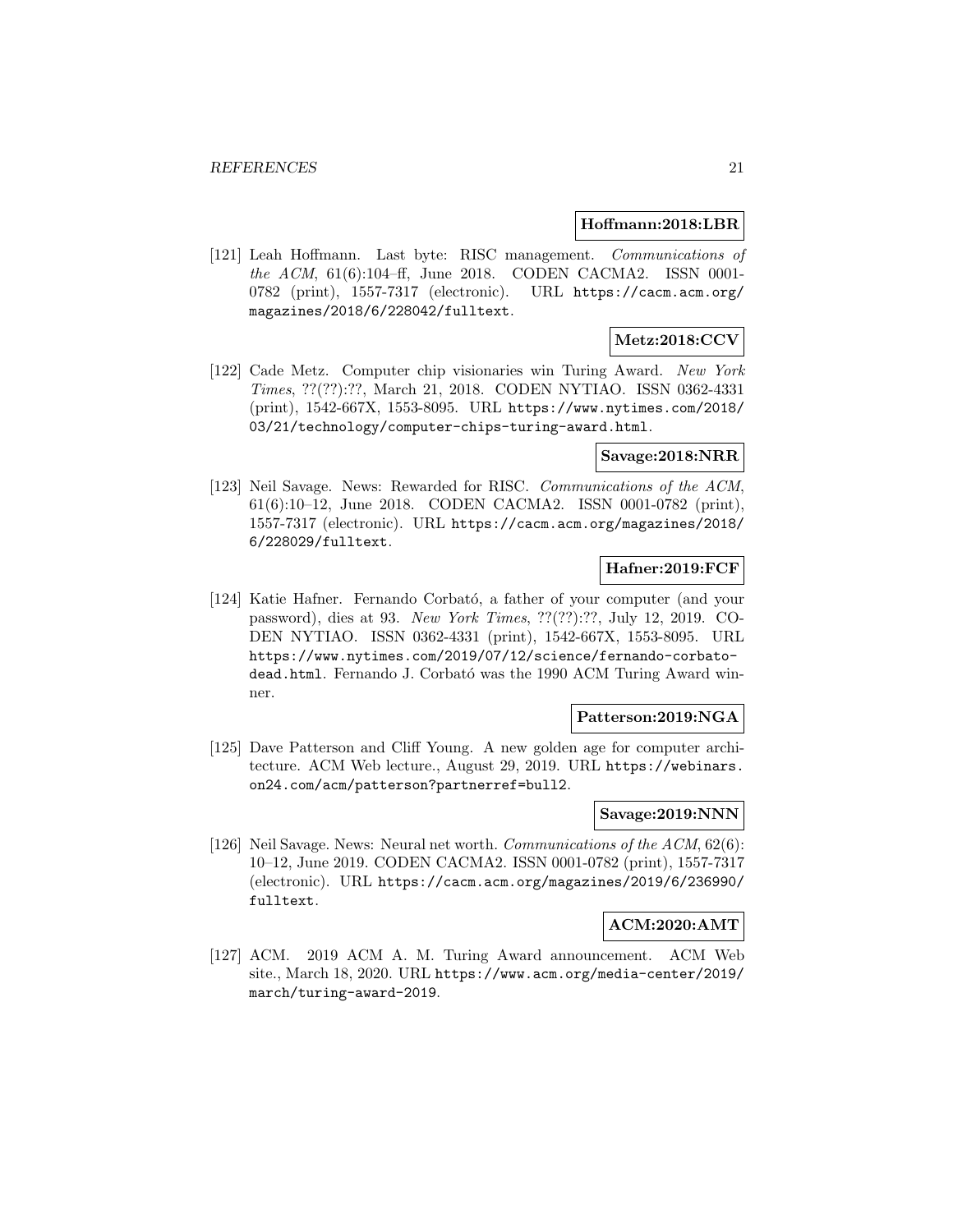### **Bengio:2021:TLD**

[128] Yoshua Bengio, Yann LeCun, and Geoffrey Hinton. Turing lecture: Deep learning for AI. Communications of the ACM, 64(7):58–65, July 2021. CODEN CACMA2. ISSN 0001-0782 (print), 1557-7317 (electronic). URL https://dl.acm.org/doi/10.1145/3448250.

# **Chien:2021:ELT**

[129] Andrew A. Chien. Editor's letter: Time for two annual Turing awards. Communications of the ACM, 64(6):5, June 2021. CODEN CACMA2. ISSN 0001-0782 (print), 1557-7317 (electronic). URL https://dl.acm. org/doi/10.1145/3462459. See letters [132].

#### **Hoffmann:2021:LBS**

[130] Leah Hoffmann. Last byte: Shaping the foundations of programming languages. Communications of the ACM, 64(6):120–ff, June 2021. CODEN CACMA2. ISSN 0001-0782 (print), 1557-7317 (electronic). URL https: //dl.acm.org/doi/10.1145/3460442.

# **Jin:2021:TAE**

[131] Yinyu Jin, Sha Yuan, and Jie Tang. Turing Award elites revisited: patterns of productivity, collaboration, authorship and impact. Scientometrics, 126(3):2329–2348, March 2021. CODEN SCNTDX. ISSN 0138- 9130 (print), 1588-2861 (electronic). URL https://link.springer.com/ article/10.1007/s11192-020-03860-4.

# **Rector:2021:LET**

[132] Gary Rector, Alexander Simonelis, Maurice van Swaaij, Alex Thomasian, Rebecca Mercuri, Andrew A. Chien, and Joseph P. Skudlarek. Letters to the editor: Tales of two Turings. Communications of the ACM, 64(8):7– 9, August 2021. CODEN CACMA2. ISSN 0001-0782 (print), 1557-7317 (electronic). URL https://dl.acm.org/doi/10.1145/3469876. Comments on proposal for two annual Turing awards [129].

# **Staff:2021:ELTb**

[133] CACM Staff. Editor's letter: Turing reaction. Communications of the ACM, 64(9):9, September 2021. CODEN CACMA2. ISSN 0001- 0782 (print), 1557-7317 (electronic). URL https://dl.acm.org/doi/10. 1145/3477598.

# **Aho:2022:TLA**

[134] Alfred Aho and Jeffrey Ullman. Turing lecture: Abstractions, their algorithms, and their compilers. Communications of the ACM, 65(2):76–91,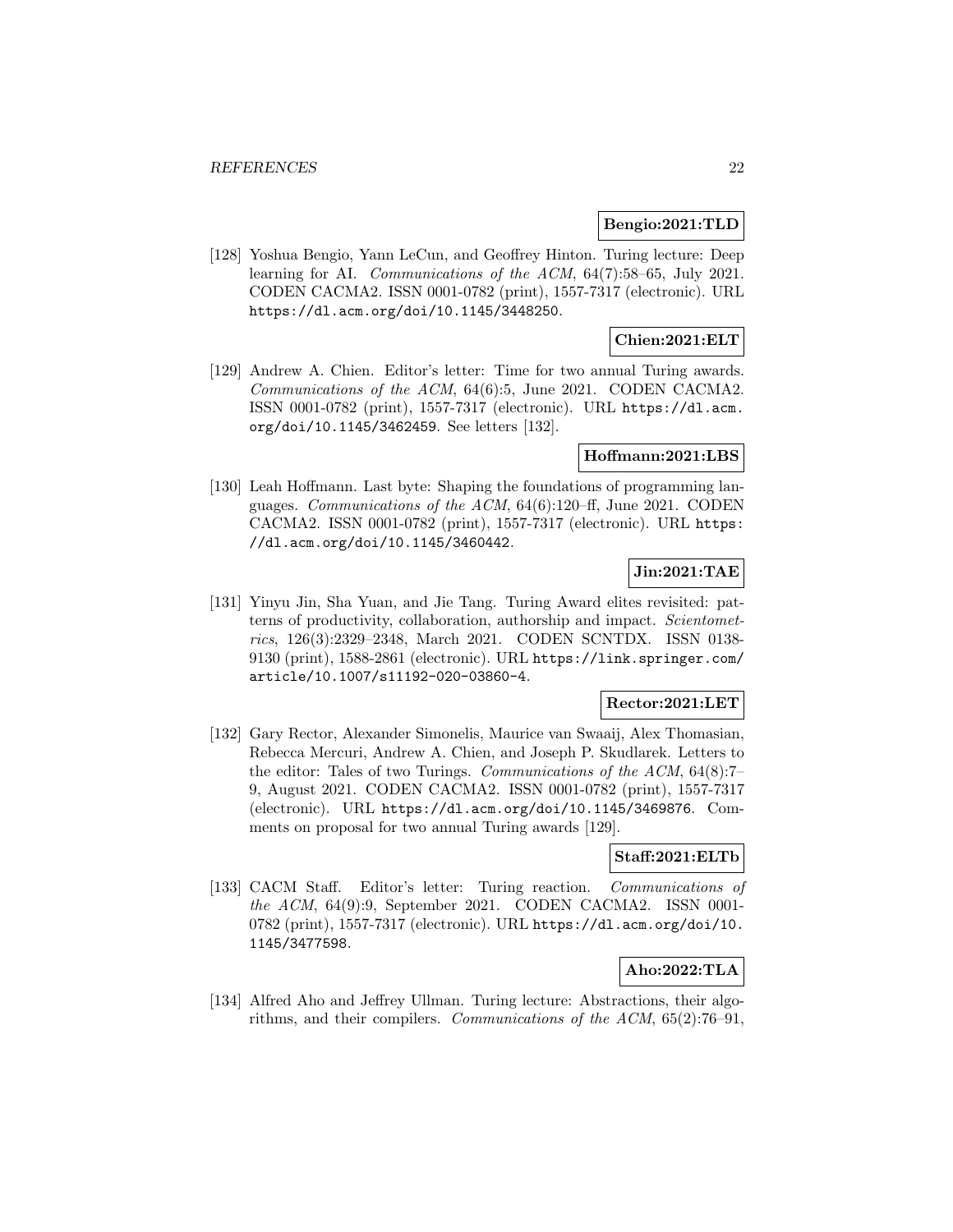February 2022. CODEN CACMA2. ISSN 0001-0782 (print), 1557-7317 (electronic). URL https://dl.acm.org/doi/10.1145/3490685.

#### **Anonymous:2022:ATA**

[135] Anonymous. ACM Turing Award honors Jack Dongarra for pioneering concepts and methods which resulted in world-changing computations: Dongarra's algorithms and software fueled the growth of high-performance computing and had significant impacts in many areas of computational science from AI to computer graphics. ACM Web site, March 29, 2022. URL https://awards.acm.org/about/2021-turing.

# **Ashenhurst:1987:ATA**

[136] Robert L. Ashenhurst, editor. ACM Turing Award Lectures: the first twenty years, 1966–1985. ACM Press anthology series. ACM Press and Addison-Wesley, New York, NY 10036, USA and Reading, MA, USA, 1987. ISBN 0-201-07794-9. xviii + 483 pp. LCCN QA76.24 .A33 1987.

# **Knuth:1992:LP**

[137] Donald E. Knuth. Literate Programming, volume 27 of CSLI Lecture Notes. Stanford University Center for the Study of Language and Information, Stanford, CA, USA, 1992. ISBN 0-937073-80-6 (paperback), 0-937073-81-4 (hardcover). xv + 368 pp. LCCN QA76.6.K644. URL http://csli-www.stanford.edu/publications/literate.html.

# **ACM:1997:PSA**

[138] ACM, editor. Proceedings of the sixteenth annual ACM symposium on Principles of distributed computing 1997, Santa Barbara, California, USA, August 21–24, 1997. ACM Press, New York, NY 10036, USA, 1997. ISBN 0-89791-952-1. LCCN QA76.9.D5 A33 1997. ACM order number 536970.

### **Delis:1999:PAS**

[139] Alex Delis, Christos Faloutsos, and Shahram Ghandeharizadeh, editors. Proceedings of the 1999 ACM SIGMOD International Conference on Management of Data: SIGMOD '99, Philadelphia, PA, USA, June 1–3, 1999, volume 28(2) of SIGMOD Record (ACM Special Interest Group on Management of Data). ACM Press, New York, NY 10036, USA, 1999. ISBN ???? ISSN 0163-5808 (print), 1943-5835 (electronic). LCCN QA1 .A87. URL http://www.sigmod.org/sigmod/disc/m\_plenary\_talks.htm; http://www.sigmod.org/sigmod/disc/m\_search.htm.

# **Broy:2002:SPC**

[140] M. Broy and Ernst Denert, editors. Software pioneers: contributions to software engineering. Springer-Verlag, Berlin, Germany / Heidelberg, Ger-